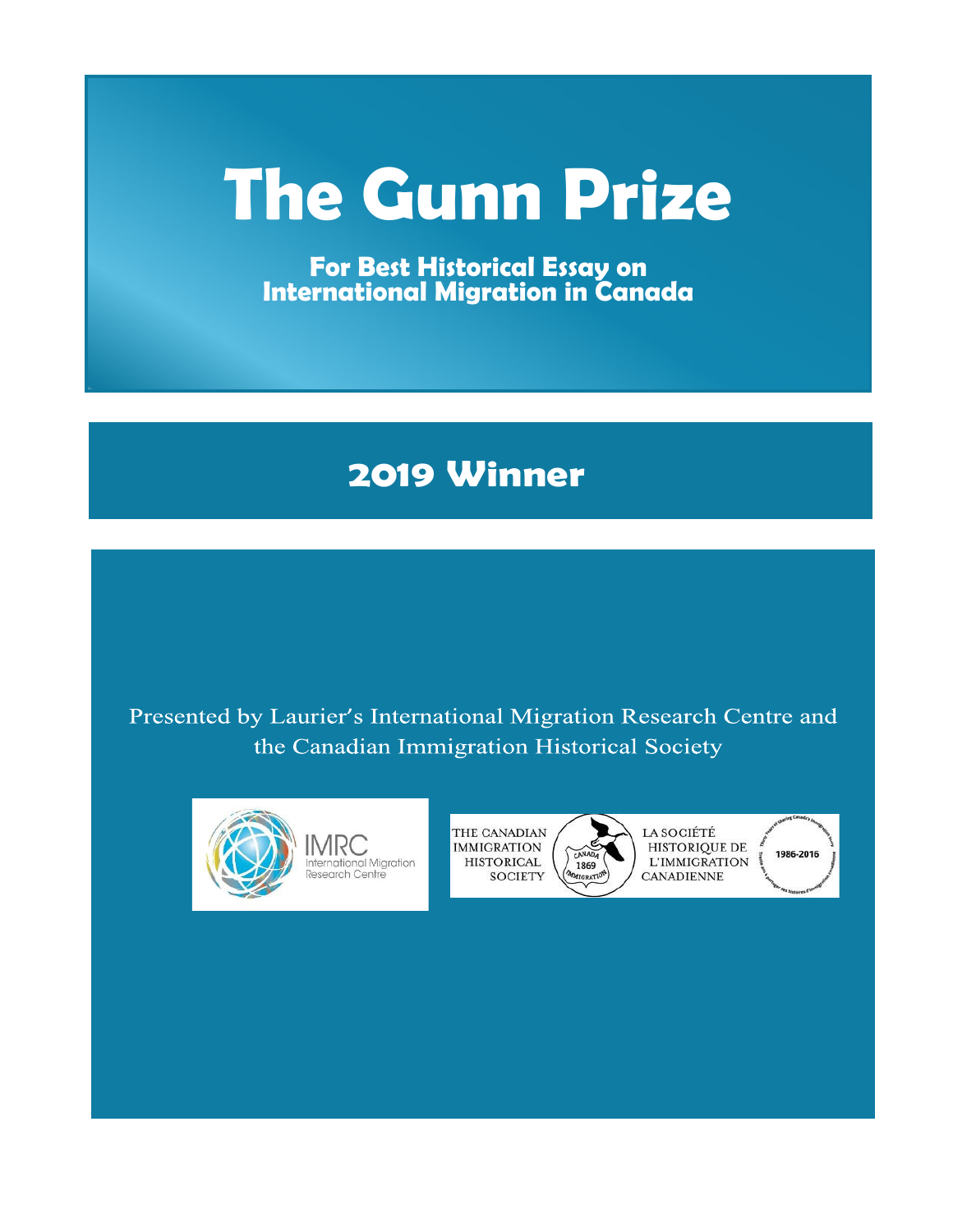**"Europeanized" Moroccans: North African Jewish Immigration to Canada, 1955-1960**

Lianne Robin Koren [lianne.koren@mail.mcgill.ca](mailto:lianne.koren@mail.mcgill.ca)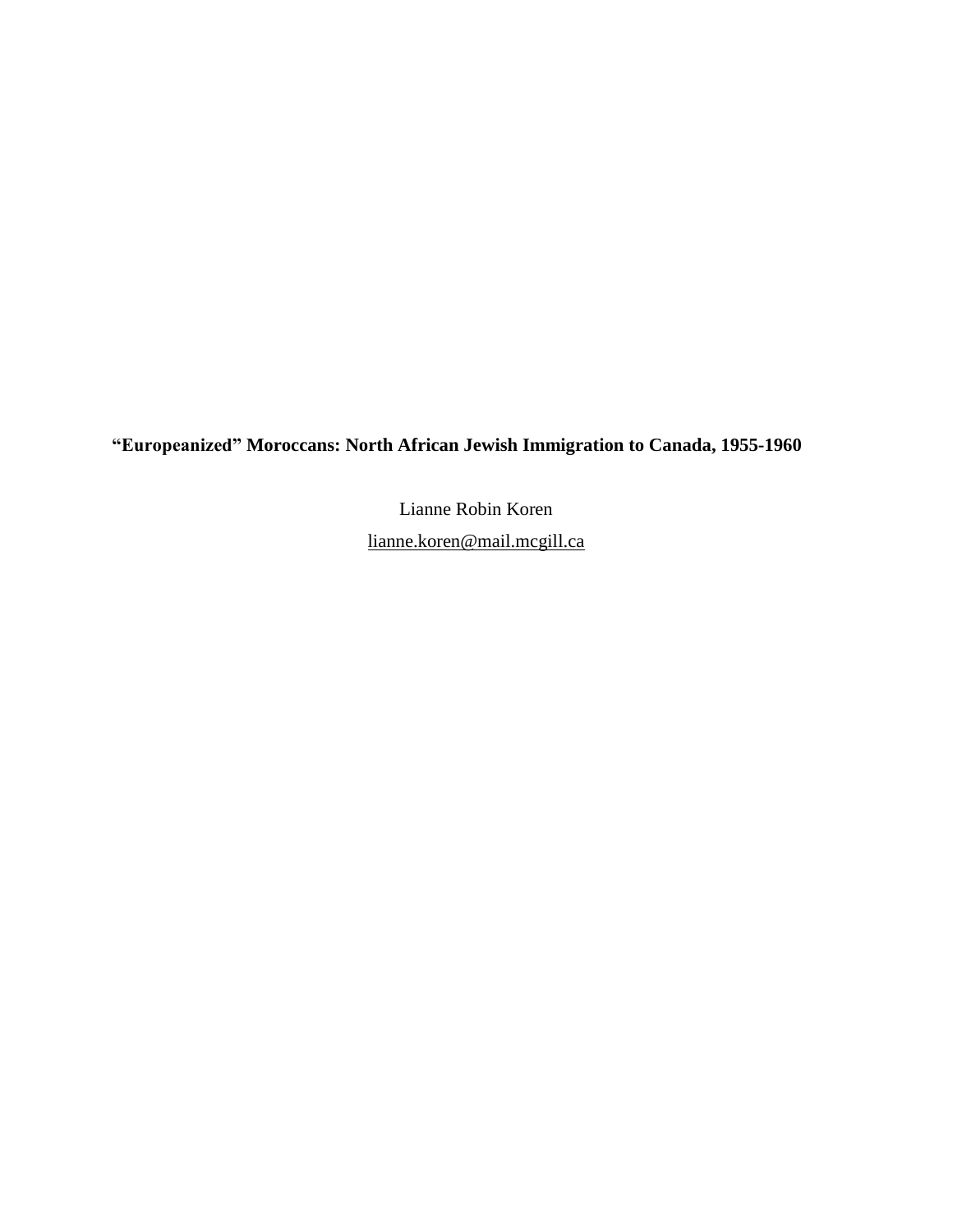# Lianne Robin Koren

# Biography

Lianne Robin Koren attended McGill University for both her Bachelor's and Master's degree. In 2018, Koren completed her undergraduate, majoring in both History and World Religions. She received her Master's degree in History in 2019. Koren intends to do a PhD that furthers her research on Sephardic Jewish migration in the  $20<sup>th</sup>$  century and explores issues related to migration, identity, community and diaspora.

#### Paper Abstract

*In the mid to late 1950s, Canada's federal government established an immigration program specifically for North African Jews as a result of the efforts by Canada's national Jewish bodies: the Canadian Jewish Congress (CJC) and the Jewish Immigrant Aid Society (JIAS). This paper will detail the rhetorical strategies of the CJC and the JIAS in their lobbying effort. These tactics reveal that the CJC and the JIAS accentuated the "Westernized" identities of North African Jews for the purpose of convincing Canada to accept the migration of this group.*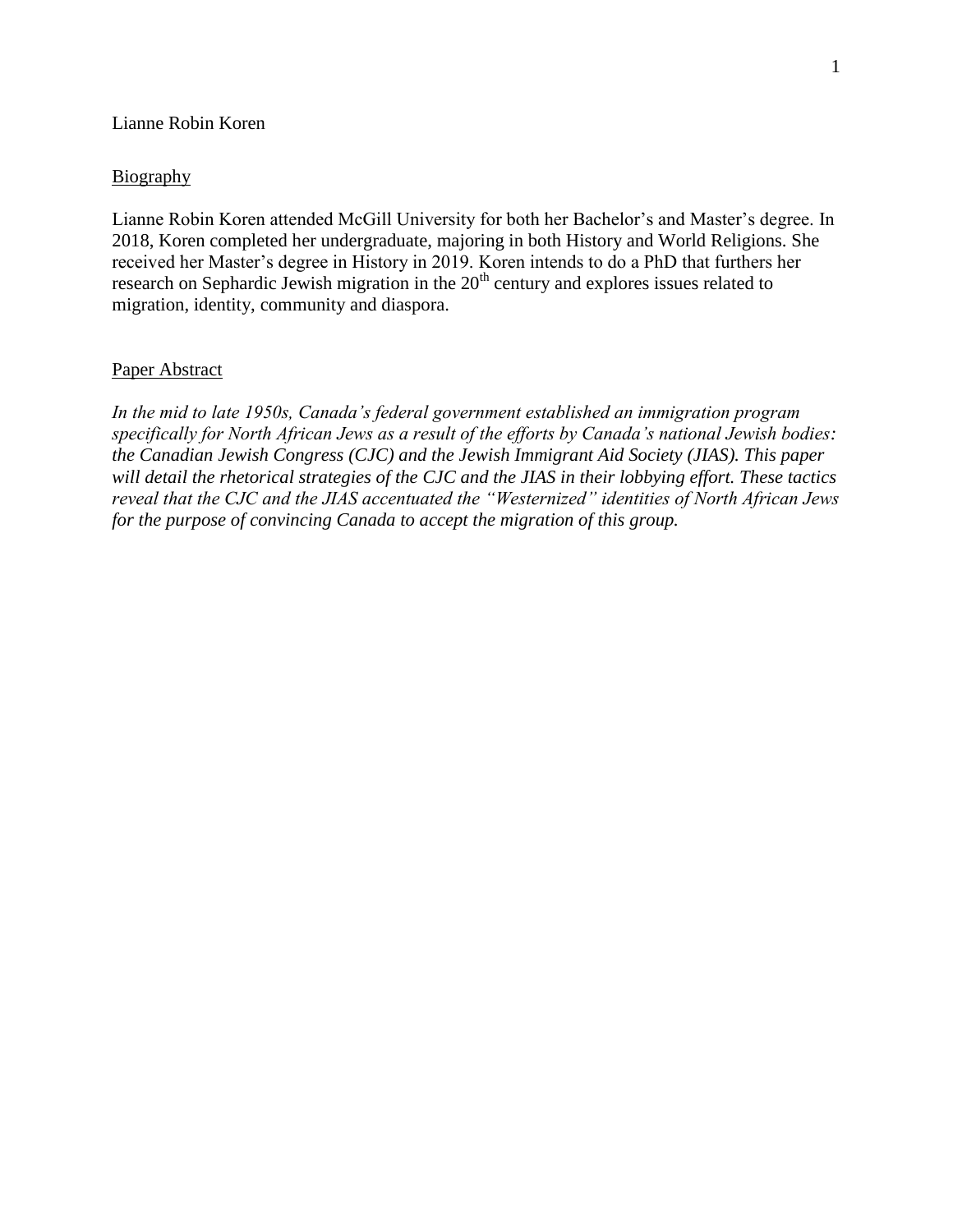On November 8, 1955, in a letter to Saul Hayes (National Executive Director of the Canadian Jewish Congress), Louis D. Horwitz (Director of the European headquarters of the Hebrew Immigrant Aid Society) wrote, "It is our hope that something special can be done to 'sell' this group to the Canadian authorities" (Horwitz 1955). The group Horwitz is referring to in his letter was none other than the Jews of North Africa. Horwitz's push "to 'sell' this group" marks the beginning of the lobbying effort by Canadian Jewish organizations, namely the Canadian Jewish Congress (CJC) and the Jewish Immigrant Aid Society (JIAS), to allow for the immigration of Moroccan Jews to Canada. "Selling" immigrants required Jewish organizations to present the Jews of Morocco in a light favourable to Canadian values and culture, and the Canadian economy. This paper explores the negotiations between Jewish organizations and the Canadian government, specifically its Department of Citizenship and Immigration, to reveal the process by which unsponsored Moroccan immigrants were considered for immigration in 1955—and the reason the program halted in 1960. It is unclear exactly how many North African Jews settled in Canada by the end of this period; the community remained small, however, likely comprising of roughly 500 people by the late 1950s (JIAS News 1959).

The CJC portrayed Moroccan Jews as both a vulnerable Jewish community susceptible to discrimination and persecution, as well as a group of skilled labourers who were thoroughly Europeanized and who would, therefore, be easily assimilated into Canada. As Morocco gained its independence from France in 1956, Jewish status became a question mark. The Jews' perceived relationship with the French elite and with Zionism complicated their relationship with Moroccan Nationalism (Dalit 2011, 161). However, the French education of the Jewish population in Morocco by the Alliance Israélite Universelle would shape Canadians' vision of this group. The federal government's acceptance of North African Jews was predicated on the perception that they were Westernized peoples. This view stands in contrast to Israel's vision of North African and Middle Eastern Jews. Israel sought to "'modernize' and assimilate Middle Eastern Jewry" through their melting pot ethos (Roby 2015, 2). Moroccan Jews were perceived as intrinsically connected to their Arabo-Islamic heritage in Israel and thus as a threat to the *Ashkenazi* establishment. In contrast, this same group was received as essentially European immigrants in the Canadian context in the same era, largely as a result of activism by the Canadian Jewish Congress and the Jewish Immigrant Aid Society.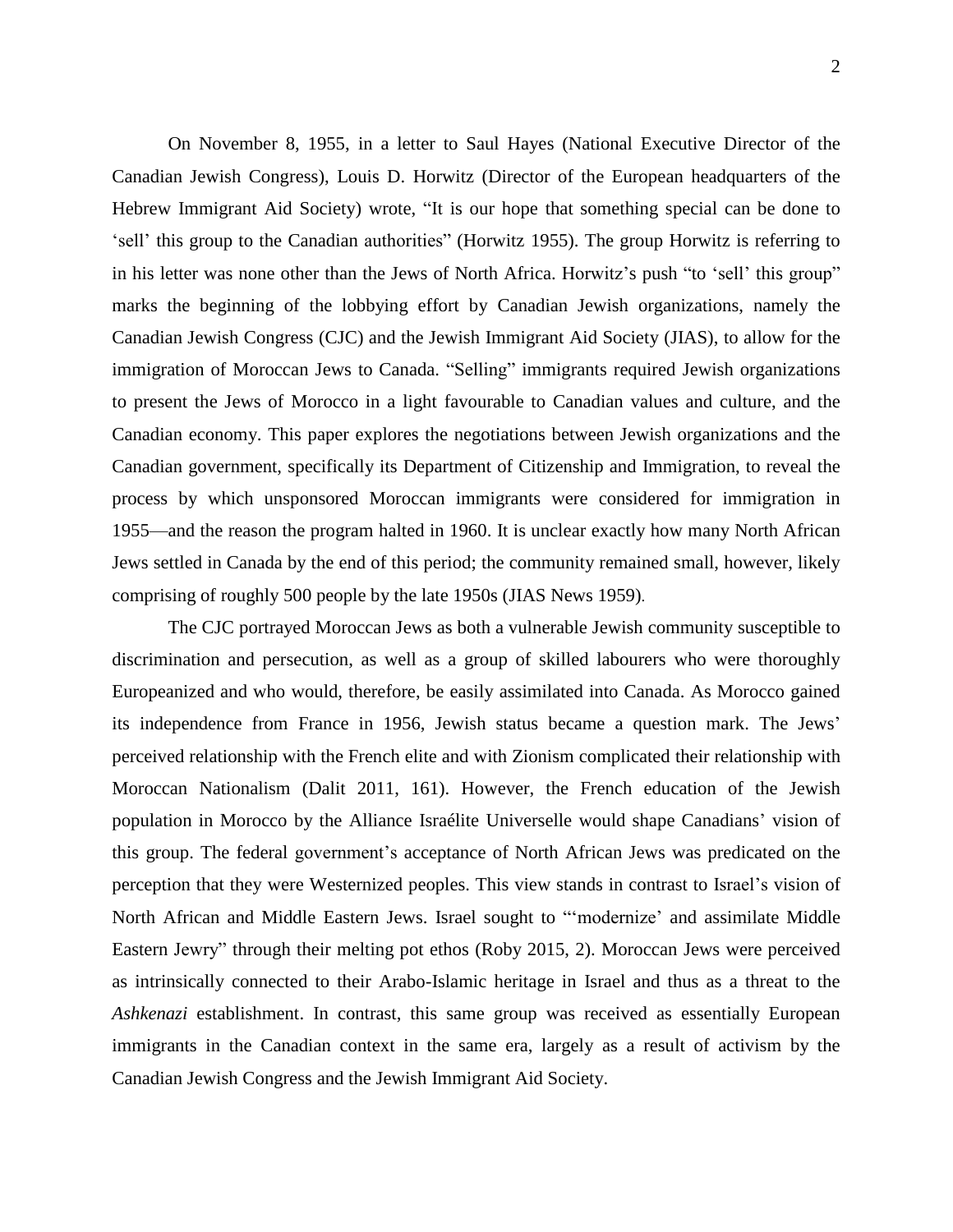# *Historiography*

The trend in the scholarship on Moroccan Jews in Canada is to highlight the personal dimensions of immigration and, specifically, the role of memory in cross-cultural movement. Yolande Cohen's *Les Sépharades du Québec: Parcours d'exils nord-africains* (2017) explores the complicated construction of identity of the Jewish Moroccan population. Further, Cohen's work with Marie Berdugo and Joseph Lévy, *Juifs marocains à Montréal: Témoignages d'une immigration modern* (1987), contains in-depth interviews of six Moroccan Jewish individuals: Haïm, Hannah, Robert, Monique, Serge and Michelle. Their testimonies are split into different coping strategies used by immigrants to respond to their new communities: "la nostalgie," "le mimétisme" and "l'heure des choix." Lévy and Cohen's argument is reiterated in a chapter entitled "Moroccan Jews and Their Adaption to Montreal Life" in Mervin Butovsky and Ira Robinson's *Renewing Our Days: Montreal Jews in the Twentieth Century* (1995)*.* Drawing on thirty interviews, Levy and Cohen explore Moroccan Jewish immigrants' "perceptions of [their] immigration and adaptation." Aligned with this genre of scholarship is André E. Elbaz's *Séphardim d'hier et de demain: trois autobiographies d'immigrants juifs Marocains au Canada* (1988), which offers the transcribed interviews of three Moroccan men: Aharon Azuelos, Makhlouf Pérez and Elias Malka. While personal accounts are an important contribution to the historiography of Moroccan Jews and their immigration to Canada, the individual memories of Moroccan immigrants cannot speak to the mechanics of the migration process as a whole nor the perceptions of the Canadian government and Jewish organizations of the immigrants. My research aims to fill this gap in the historiography and to answer the following: what was the exact role Jewish organizations played in the acceptance of Moroccan Jewish immigrants to Canada? In order to investigate this question, it is necessary to first trace the history and declared functions of national Canadian Jewish bodies.

#### *The Canadian Jewish Congress and the Jewish Immigrant Aid Society*

Founded in Montreal in 1919, the CJC was the "first democratically-elected representative body for Canadian Jewry" ("Canadian Jewish Congress"). The organization "served as an advocate for matters affecting the status, rights, and welfare of Jewish Canadians – for the purpose of strengthening Jewish life in Canada" ("Canadian Jewish Congress").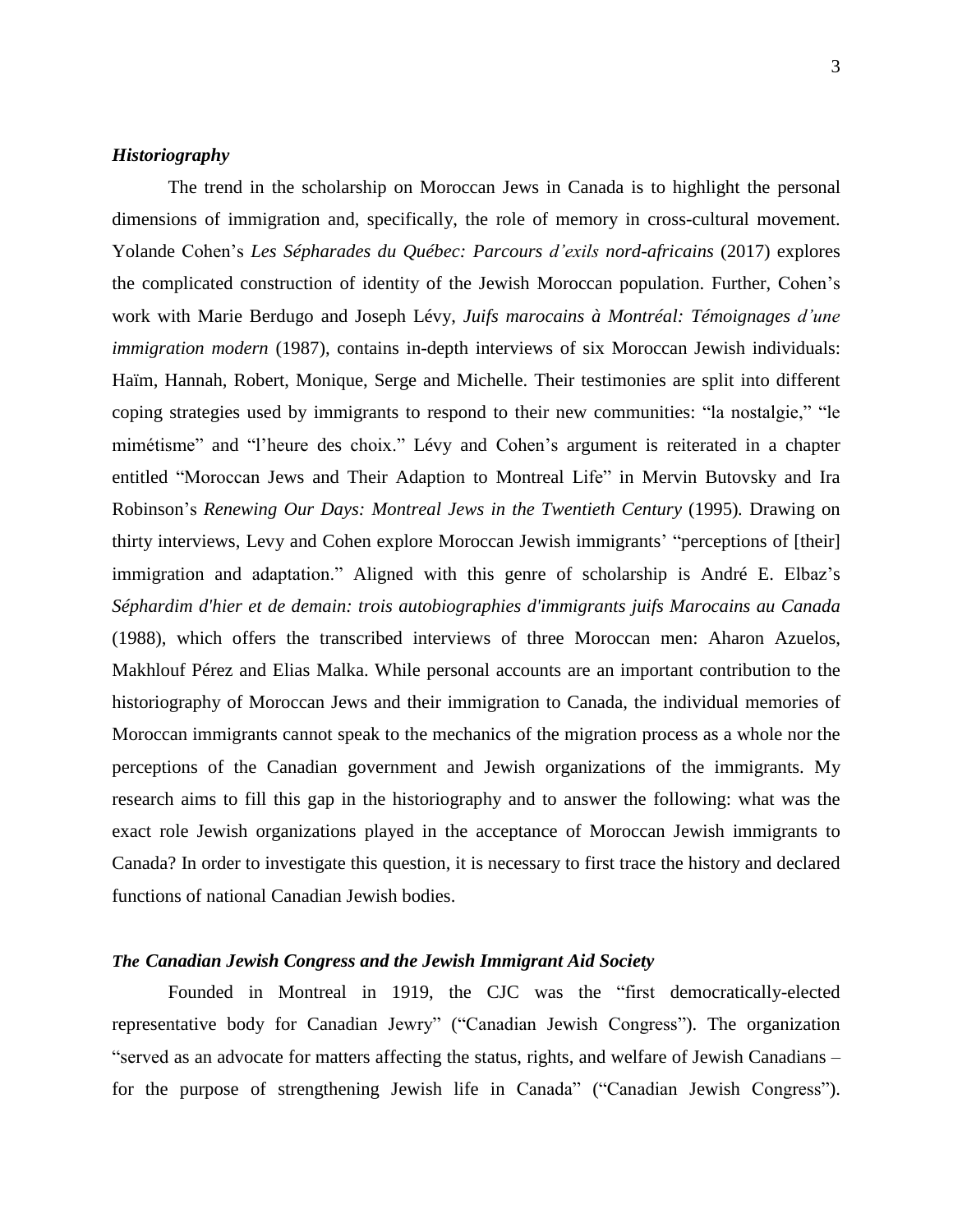Following the First World War and "the desperate situation of Jews" in Eastern Europe, the Canadian Jewish community was inspired to form a national body that would represent their interests and be capable of coordinating international humanitarian efforts ("Canadian Jewish Congress"). The JIAS was conceived at the very first Plenary of the CJC in 1919 in Montreal, officially founded in 1920 and incorporated in 1922 ("Canadian Jewish Congress: Over Ninety Years of Advocacy"; Woolf). It was framed as the "Canadian counterpart to the Hebrew Immigrant Aid Society (HIAS) in the United States" (Woolf). The JIAS quickly began lobbying the Canadian government on immigration policy, and "these lobbying efforts, though fruitless, would become the raison d'être of the JIAS during the 1940s, when Canada had essentially banned Jewish immigration" (Woolf). Moreover, the JIAS functioned as a community agency and "became the centre for the sponsorship and transportation of immigrants, challenging the fixers, agents, and lawyers who sought to profit from the immigration process" ("Jewish Immigrant Aid Services of Canada (JIAS)").

Both the CJC and the JIAS expanded their services and scope in the latter half of the twentieth century under the respective leadership of Saul Hayes and Joseph Kage ("The Canadian Jewish Heritage Network"). Hayes "was a prominent leader of Canadian Jewry in the mid-twentieth century and representative of the world's Jewish community on the international stage" (Pinsky). He was the director of the United Jewish Relief Agencies of Canada (UJRA) from 1940 to 1942 ("The Canadian Jewish Heritage Network"). Significantly, he also served as the Executive Director of the CJC from 1942 until 1959—the longest serving Director in the entirety of the organization's almost century-long history ("Canadian Jewish Congress"). While at the CJC, Hayes represented Canadian Jews at meetings of the World Jewish Congress and other key events. Notably, he acted as a representative at the Second Conference of the United Nations Relief and Rehabilitation Agency (UNRRA) in 1945, the San Francisco Conference on International Security in 1945 and the Paris Conference on Peace Treaties in 1946 ("The Canadian Jewish Heritage Network"). Hayes was pivotal in the transformation of the CJC "into a formative lobby group" ("Canadian Jewish Congress"). Under his leadership, the CJC "became the unchallenged parliament of Canadian Jewry, working to persuade the government to permit greater integration of Jewish refugees" ("Canadian Jewish Congress"). Under Kage's leadership as Director of Social Services, the JIAS was restructured and began to focus on providing "crucial social and economic services" to the tens of thousands of new Jewish immigrants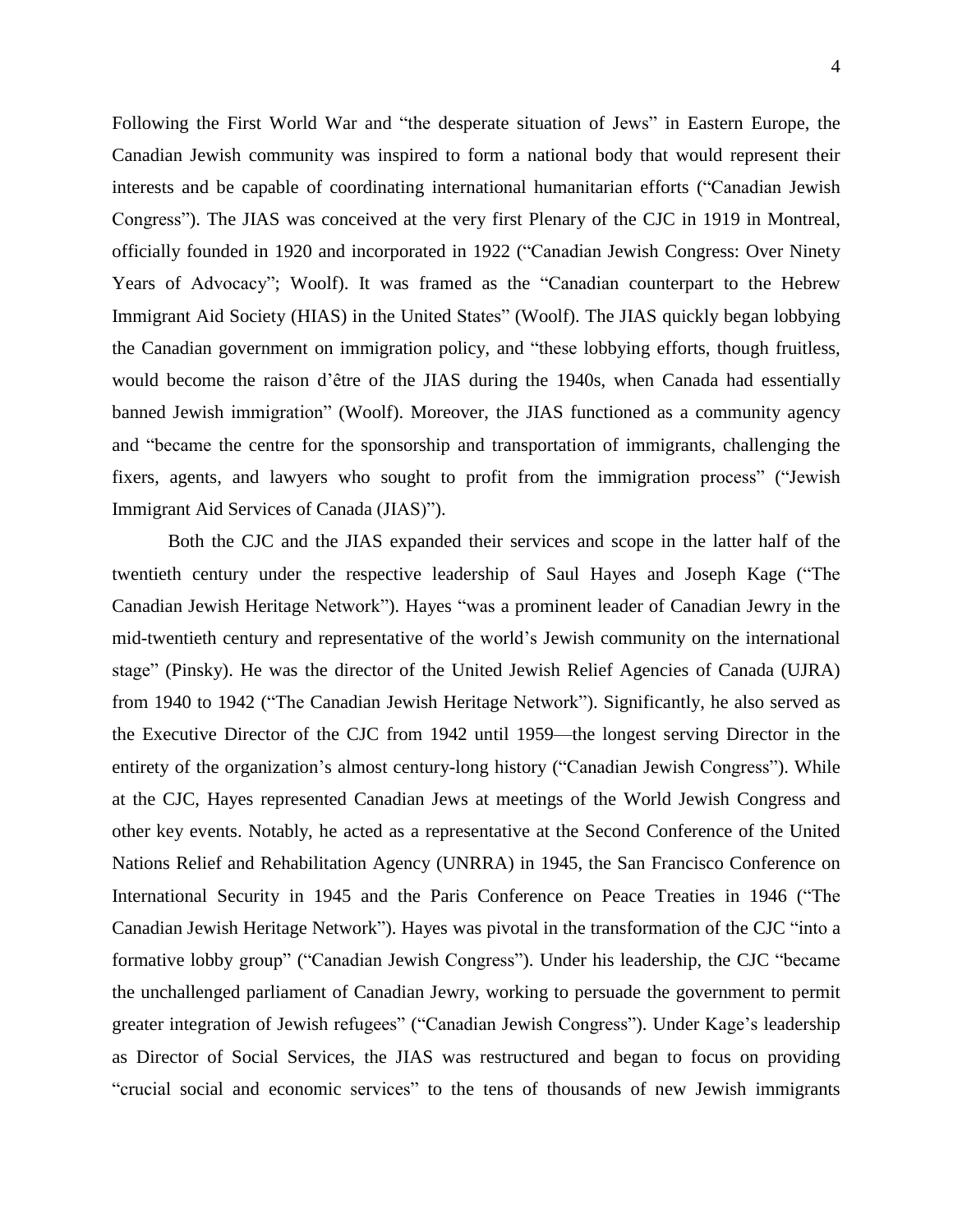following the Holocaust (Woolf). The organization "assumed the role of taking care of the new arrivals, particularly their housing and integration into communities nation-wide" (Woolf). This dual effort—championing the cause of Jewish immigrants and refugees through lobbying the Canadian government on their immigration policies, and assisting refugees with the Canadian immigration process and their community integration—were the cornerstone commitments of the JIAS ("Jewish Immigrant Aid Services of Canada (JIAS)"). While the JIAS was "run by and for Eastern European immigrants" up until the 1950s, this changed with the introduction of Francophone Jews from North Africa (Woolf).

#### *North African Jews: Oppressed, Skilled and European*

On November 8, 1955, HIAS's European Director, Louis Horwitz, wrote to Hayes and indicated that "the demand for emigration to Canada, particularly from Jews in Casablanca, is increasing every day, as can be verified by Joe Kage, to whom many referrals have already been sent" (Horwitz 1955). In his letter, he commented on the quality of the potential immigrants. Horwitz highlighted the fact that they were highly skilled workers: "excellent material of the kind Canada wants and needs" (Horwitz 1955). Moreover, North African Jews were presented as Europeanized: "our applicants are a thoroughly occidental group in appearance, behaviour and culture" (Horwitz 1955). Horwitz explained that the North African Jews' connection to European culture increased their interest in immigrating to Canada since "it represents both North America, as typified to them by their contacts with American military and civil agencies, and France, with which they culturally identify themselves" (Horwitz 1955). He tasked Hayes with convincing Canada of its need for North African Jewish immigrants in the hopes that Canada may "speed up the emigration process" (Horwitz 1955). Significantly, there were no Canadian visa-issuing representatives in North Africa at this time. This letter represents the beginning of the CJC's partnership with the American-based organization HIAS as well as the CJC's lobbying of the Canadian government to accept Moroccan Jewish immigrants. However, Hayes had to contend with the structure of Canadian immigration policy in order to make his efforts successful.

On June 1, 1952, a new *Immigration Act* came into effect in Canada. The Act simplified the "administration of immigration" (Knowles 2007, 170). Simply, the cabinet was granted "allembracing powers […] to prohibit or limit the admissions of persons by reasons of such factors as nationality, ethnic group, occupation, lifestyle, unsuitability with regard to Canada's climate,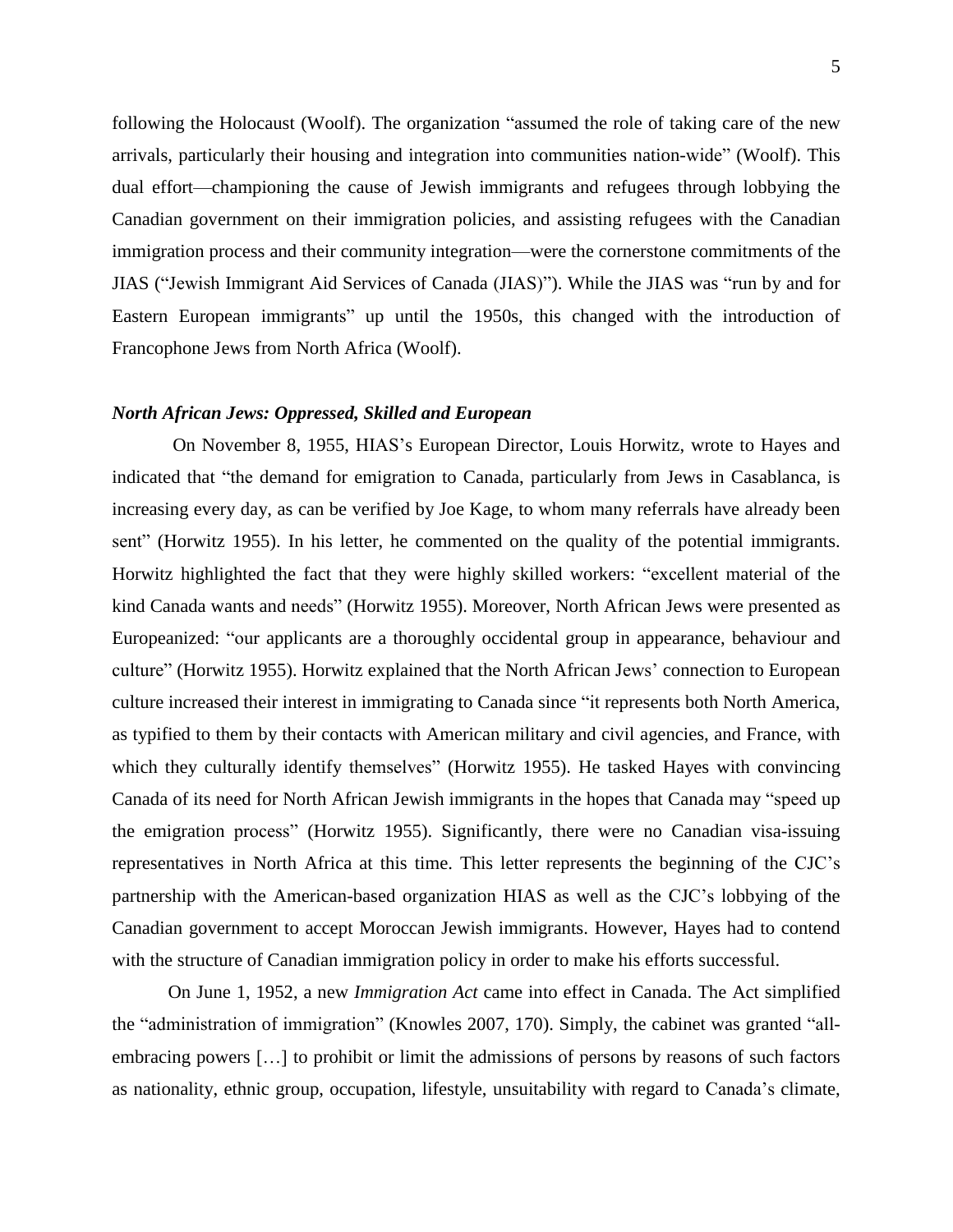and perceived inability to become readily assimilated into Canadian society" (Knowles 2007, 170). In addition, it gave the minister and his officials "a large degree of discretionary power" (Knowles 2007, 171). Given this, when Hayes replied to Horwitz's letter, he explained that immigration was more or less restricted to relatives of Canadian residents, and that "the exceptions in these cases are ministerial and discretion is exercised in extraordinary cases which commend themselves to the Department" (Hayes 1955a). Hayes explained that their duty was to convince the Admission Officers that the North African case was deserving enough "to go outside of the priority list" (Hayes 1955a). Hayes began this initiative by reaching out to the Director of the Department of Citizenship and Immigration, C.E.S. Smith, but this appeal accomplished little (Smith 1955).

Unfazed, Hayes turned to Colonel Laval Fortier, the Deputy Minister of Citizenship and Immigration, in a letter sent on December 29, 1955. Hayes called attention to the "plight of many residents of Morocco, Algeria, and Tunisia" (Hayes 1955b). However, rather than going into detail about the plight itself, Hayes conjured up the tragedy of the Holocaust and Canada's lack of interference: "The Jews of the free world had a veritable feeling of impotence in the dreadful years beginning in 1933 when they realized that Hitler's extermination policy would be successful unless the democratic countries did something effective to rescue European Jews" (Hayes 1955b). As Canada had closed its doors to refugees during the Second World War, "The net result was that hundreds of thousands of good people devoted to their religious and cultural values were doomed in the camps of Auschwitz, Osswiecim, Treblinka, Bergen-Belsen and the like" (Hayes 1955b). Hayes suggested that "history is repeating itself and the position of Jewish communities in North Africa is somewhat of a parallel" (Hayes 1955b). In his letter, Hayes made two requests. First, he asked Fortier to "enquire into the emigration possibilities of worthwhile residents of Morocco, Tunis, Algiers where well trained, healthy and desirable people are candidates for Canadian immigration" (Hayes 1955b). Second, he requested that Fortier meet with Horwitz in Paris during his trip to Europe for a debrief of the Jewish situation in North Africa (Hayes 1955b). Fortier agreed (Fortier 1955).

In *Strangers at Our Gates: Canadian Immigration and Immigration Policy,* Valerie Knowles highlights the federal government's stark position at the time of the Second World War vis-á-vis refugees fleeing the growing Nazi tide: "When she was most required to show compassion, Canada shut herself off from the world and strenuously fought any attempt by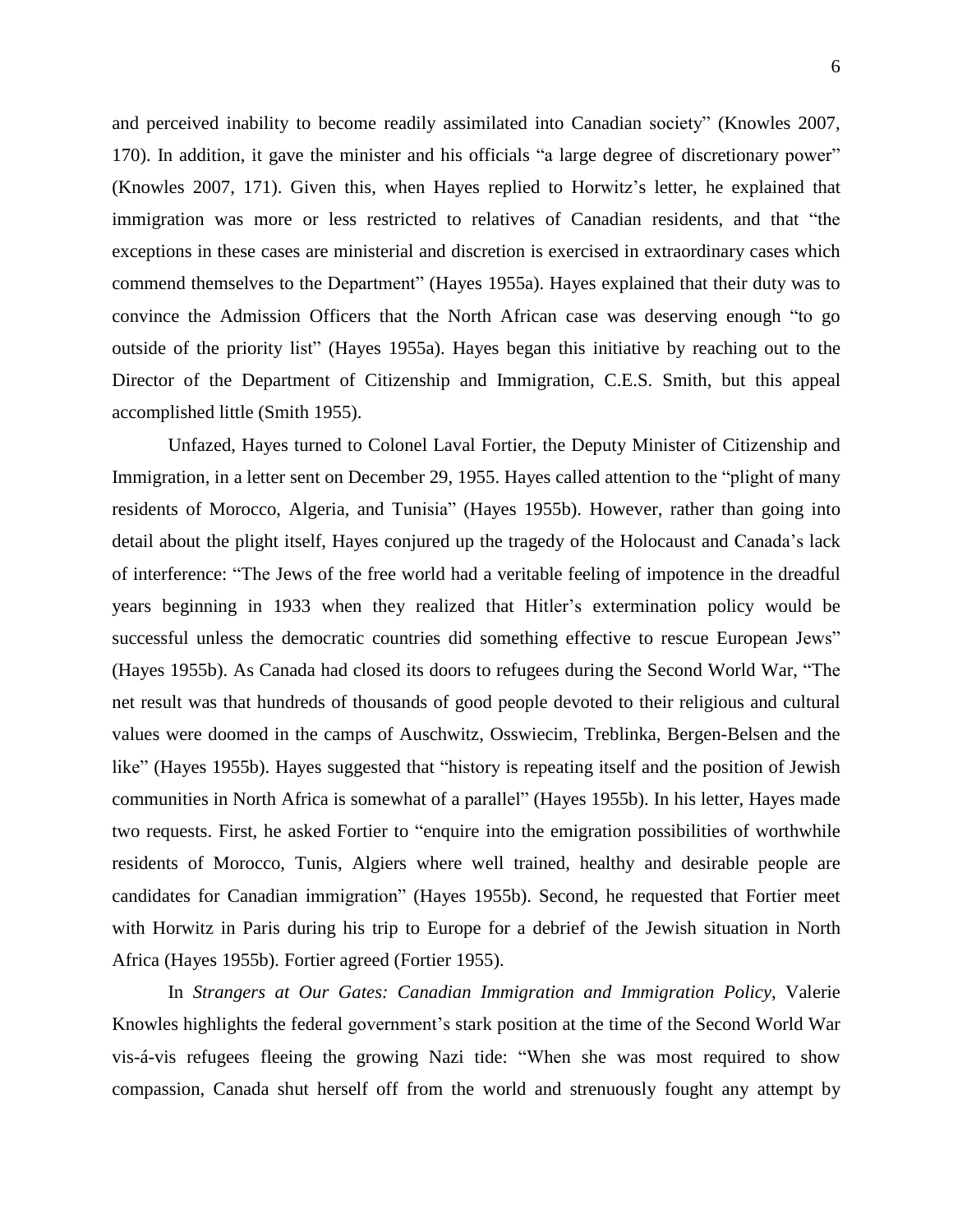desperate refugees, especially Jewish refugees, to break the wall of restrictive legislation" (Knowles 2007, 144). Knowles suggests that Canada's restrictions on the acceptance of Jewish refugees was strongly influenced by Quebec. Anti-Semitism was especially rife in the province "thanks to a revival of French-Canadian nationalism, the influence of the Roman Catholic Church, and the impact of the Great Depression" (Knowles 2007, 145). From moderate newspapers such as *Le Devoir* to ultranationalist ones like *L'Action*, French language news "sounded dire warnings against Canada's opening its doors to Jewish refugees. French-Canadian MPs and such Quebec organizations as the St.-Jean-Baptiste Society were equally vociferous" (Knowles 2007, 145).

However, Ninette Kelley and Michael J. Trebilcock, in *The Making of the Mosaic: A History of Canadian Immigration Policy*, postulate that anti-Semitic sentiment and the "exclusion of Jewish refugees in the face of mass extermination" extended well-beyond Quebec. They posit that Canada's position on Jewish refugees "reflected less the influence of one group of interests over another than general ideological, cultural and racial values held by the Canadian population at large" (Kelley and Trebilcock 2010, 16-17). Kelley and Trebilcock insist that concerns over economic competition were less important than the "racially and culturally motivated values" that sought to exclude Jews from Canada (Kelley and Trebilcock 2010, 17). Canada began to reopen its doors to immigrants in the late 1940s as a result of a post-war boom with "a growing demand for skilled and unskilled workers" (Knowles 2007, 155). At the same time, Kelley and Trebilcock contend, "public recognition that a large part of the rationale for the war had been to contest the grotesque implications of claims of racial superiority made by the Nazi regime led to a progressive re-evaluation of discriminatory Canadian immigration policies" (Kelley and Trebilcock 2010, 17). Therefore, it is not surprising that Hayes evoked the Holocaust in his letter to Fortier. Moreover, his appeal that North African residents were "worthwhile," "well trained, healthy and desirable people" spoke directly to Canada's desire for labourers.

# *A Successful Appeal: Canada's Program for North Africa*

As a result of Fortier's meeting with Horwitz, the federal government agreed that "an immigration program for Canada will be initiated at an early date in Tunisia, Algeria and Morocco" (Levinson 1956a). The Canadian authorities also considered sending immigration officers to North Africa to process applications on the spot (Levinson 1956a). Mr. Brunet, Chief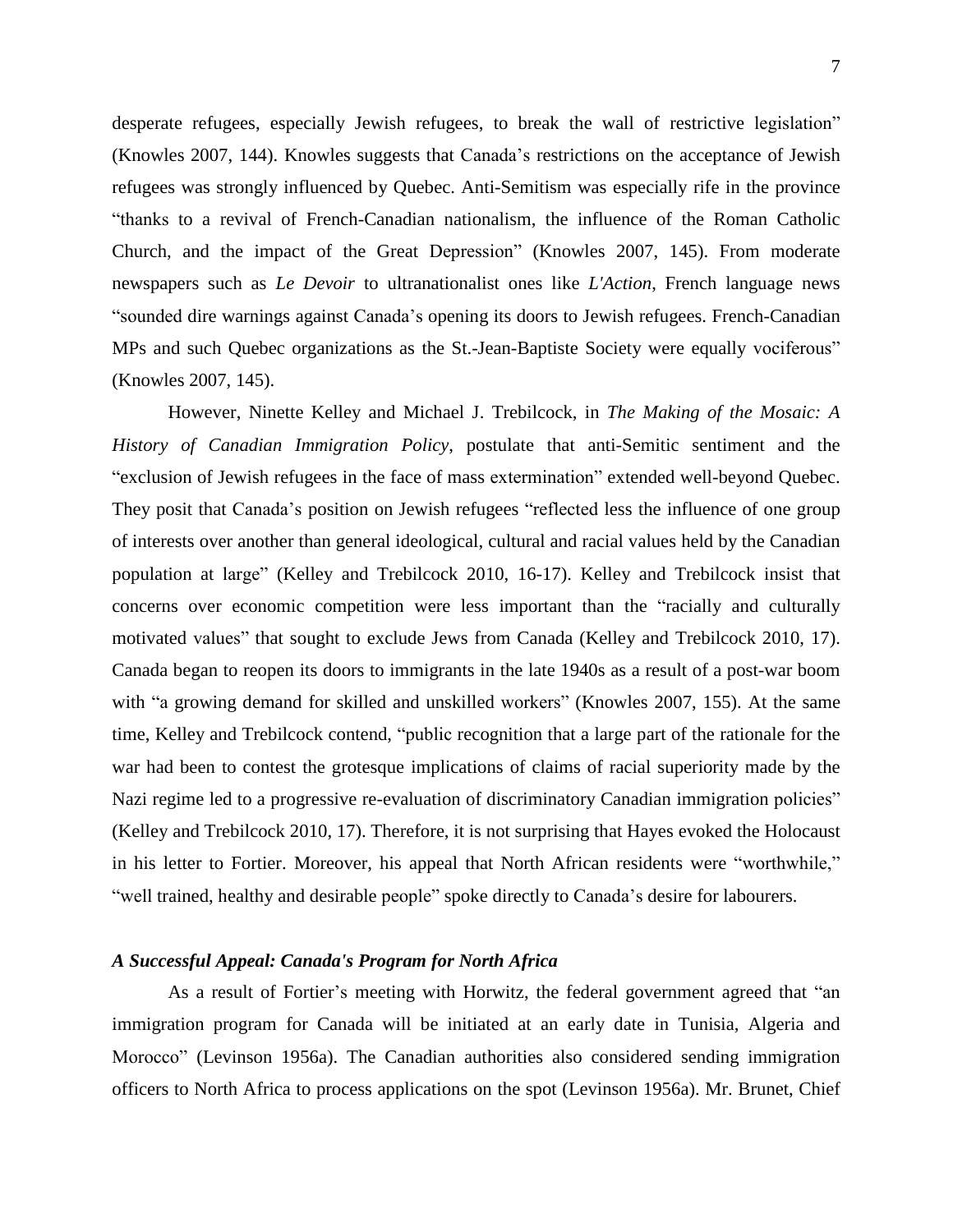Immigration Officer of the Canadian Mission in Paris, told Horwitz that the federal government had "very large plans for processing and movement of emigrants from North Africa to Canada. This activity had been held up temporarily while they were waiting for final permission from the French to send in their first mission to Casablanca" (Horwitz 1956a). Brunet reported that he had asked the Canadian government to "institute a short-cut procedure which would enable him to visa a case in three weeks," which would shorten the process by up to five months (Horwitz 1956a). Once a mission was set up in Casablanca, Brunet "speaks of an anticipated load of 25,000 persons" (Horwitz 1956a). He also contended that "the team that goes into North Africa to do the processing will include a representative of the Canadian shipping lines, and Canadian ships will proceed from Tangier with visaed emigrants as soon as possible" (Horwitz 1956a). Brunet even implied that the North African migrants' passage to Canada would be covered by the "Assisted Passage Loan Scheme"—a scheme which "authorized grants to new immigrants to cover the cost of their transportation" (Horwitz 1956a; Knowles 2007, 170).

Despite Brunet's best intentions, negotiations between France and Canada regarding the establishment of Canadian missions in North Africa stagnated. Fortier informed Hayes that there were no holdups on the Canadian side. Canada was "still extremely eager to get immigrants from North Africa just as Brunet told you. What bothers them is that dossiers are being processed with no indication as yet that they can send in a mission or find some other way of issuing visas" (Rice 1956a). Due to the difficulty with the French Government, Canada "had not made any definite decisions" with respect to processing cases from North Africa (Horwitz 1956b). The problem between France and Canada

hinges on the security investigation which must be made in North Africa by the French police. […] [Brunet] has hopes that the security investigation may be settled by the Canadian Government establishing the fact that the migrants from North Africa are in fact 'refugees' and that a simple good conduct certificate from the police would suffice (Horwitz 1956b).

The idea to categorize the migrants as refugees was put forward as a suggestion in order to speed up processing and work around the need for security clearances. Up until this point—May 4, 1956—there had been no suggestion that the North African Jews should be classified as refugees. In fact, there was negligible discussion about the situation for Jews of North Africa in the correspondences generally. Even when Hayes wrote to Fortier and evoked images of the Holocaust in comparison with the situation in North Africa, the issue of refugee status was never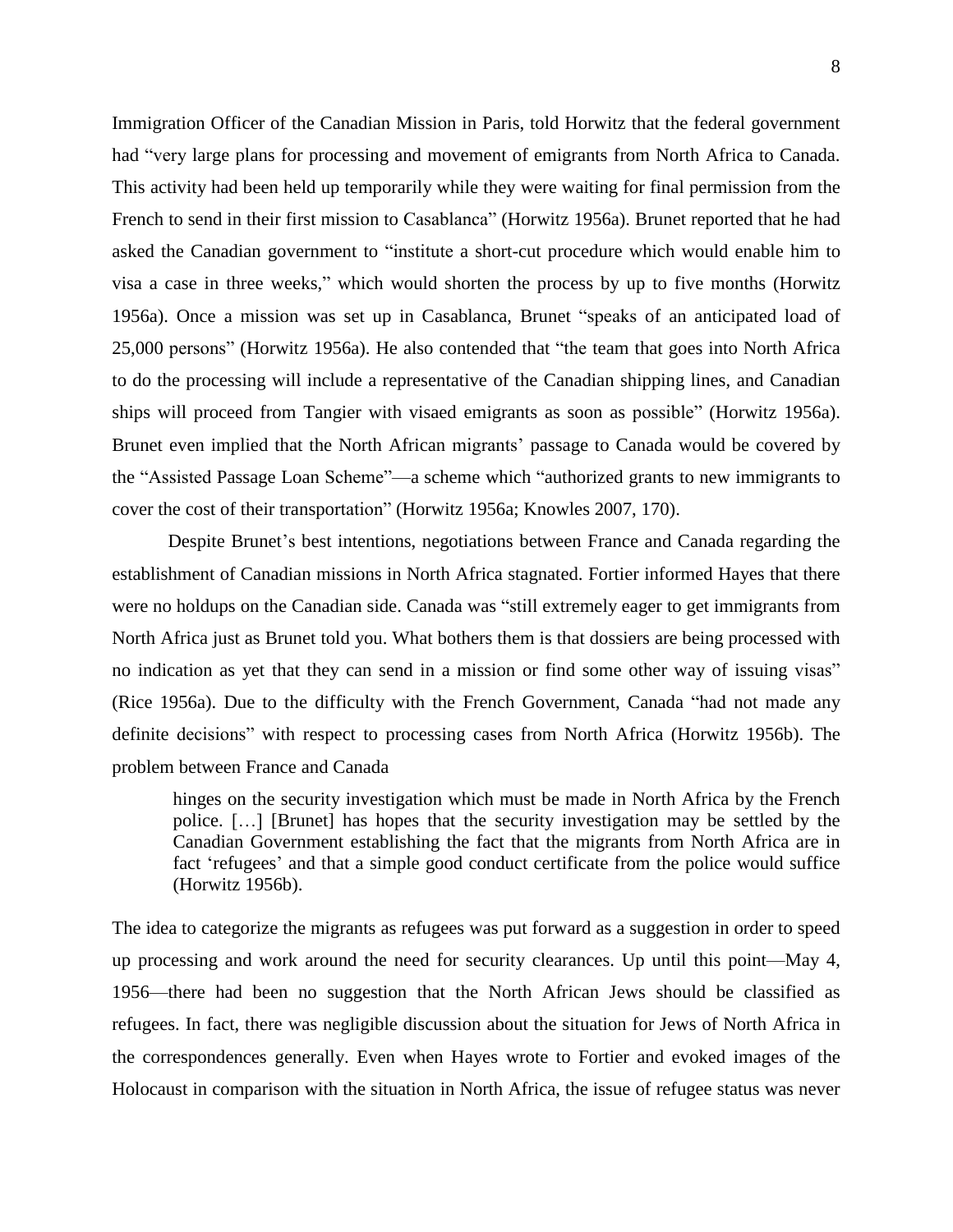presented. Instead, the North African Jews were depicted as highly skilled, Francophone and European immigrants who would be beneficial to Canadian society.

#### *French Nationals Only*

Brunet received news from Ottawa at the end of May 1956 "stating that the program had been approved for French nationals [i.e. French citizens] in North Africa [… and that] those instructions appear specifically to authorize visa issuance to French nationals only and the program is being implemented on that basis" (Levinson 1956b). No provisions were made for any other Jewish group. This news was discouraging to the HIAS and the CJC, especially since French Nationals accounted for approximately 10 percent of all their cases (Rice 1956b). In a Memorandum on June 1, 1956, Lottie Levinson, Director of the Paris office of United HIAS Service, sketched the nationalities of "85 to 90% of (the) North African registered cases" as follows:

a) Moroccan nationals with French protege passports; b) Spanish or Spanish Protectorate passports, also Moroccan nationals, but in smaller numbers and chiefly found in Tangiers; c) National passport holders such as Italian (mainly found in Tunisia, but also to some extent in Tangiers, Tunisian and incidental cases such as Greek, Portuguese, etc.; d) Stateless passport holders—European Refugees—from Hitler and/or communism (Levinson 1956b).

The new program, exclusively for French citizens, disqualified the aforementioned groups who had previously been "accepted for processing under OS8 and the Church Program" (Levinson 1956b). The "Approved Church Program" (ACP) was an agreement between specific religious groups—including the JIAS— and the Department of Citizenship and Immigration in 1953 that granted recognized groups the ability to process and approve sponsored immigrants and, notably, select non-sponsored immigrants (Kelley and Trebilcock 2010, 338). In other words, Canada's newly established program for North Africa curtailed the power of the JIAS through the ACP and disqualified the bulk of their applicants. Furthermore, the French government also confirmed that it would not allow Canadian immigration personnel in North Africa. As a result, as it concerned the processing of French Nationals, all cases were to "be initially screened for eligibility by the Visa Office Paris; those meeting established criteria will be transmitted to the British consulates in their respective areas for examination and visa issuance" (Levinson 1956b).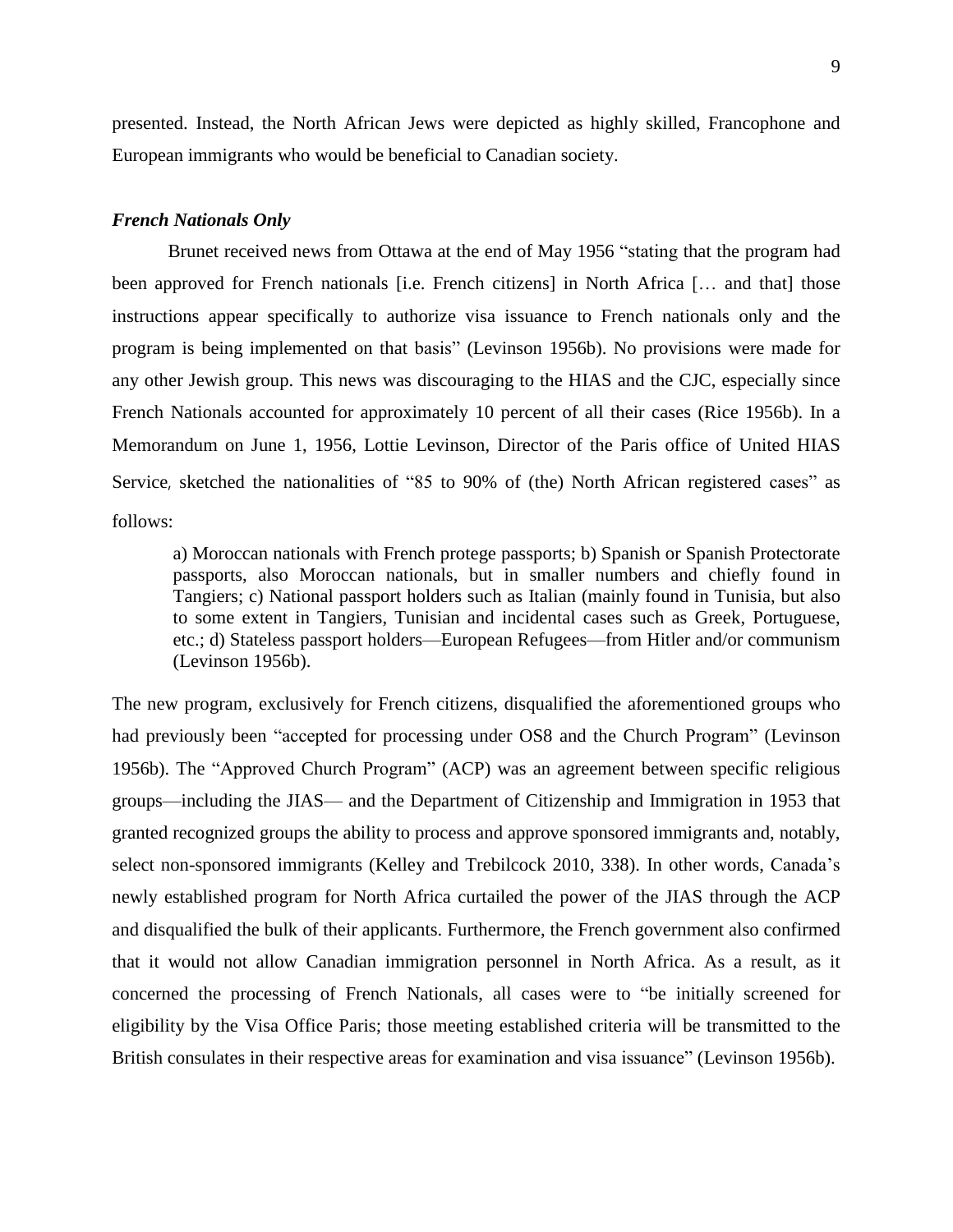From the perspective of the HIAS and the CJC, the Canadian Government explicitly excluded North African people on the grounds of their Arabo-Islamic heritage for Canadian immigration. In June, following the federal government's established program for French Nationals, Levinson recalled to Brunet a conversation in January between the HIAS and

Colonel Fortier, at which time [Horwitz] stressed the fact that a large proportion of our cases would be Moroccan French Protectorate, Italian (born in Tunis) and Tunisian nationals, but that nevertheless they were of western culture and easily assimilable; that Colonel Fortier seemed to understand the situation; and that it was on this basis that applications for Canadian immigration were accepted (Levinson 1956b).

This comment reveals that the HIAS and the CJC had pitched the Moroccans as entirely European in everything except physical features. It was through this framing of the Moroccans that Canada had tentatively approved their immigration. Canada's original program for North Africa—limited to French citizens—seems to support the claim that Canada wanted to exclude Arabo-Islamic peoples. The negotiation over Canada's acceptance of Jews from North Africa was, in essence, a debate over whether they could be considered as 'Western.' If the Jews of North Africa were seemingly too close to their Arabo-Islamic heritage, then North African Muslims and Arabs had no hopes of inclusion in Canada's North Africa program. Levinson explained to Brunet that "It was understood [in all conversations with Canadian officials] and on more than one occasion frankly stated that only persons of Arab or Moslem origin would be excluded from any program developed for North Africa" (Levinson 1956b).

## *The Push Back*

Both the Canadian Consul in Paris and Jewish organizations pushed for the inclusion of indigenous North African Jews without French citizenship. Brunet submitted a report to Ottawa in defence of the "excellent cases" that would not be "eligible for processing with the current program as authorized" in the hopes that the Canadian government would reappraise the program (Levinson 1956b). However, Brunet asked for "assurance that Jewish applicants going forward under [CJC/JIAS] sponsorship be taken care of as regards job placement, housing and initial care and maintenance after arrival in Canada" (Levinson 1956b). The CJC and the JIAS would also be responsible for the cost of travel because the Assisted Passage Loan Scheme did not apply to North Africa (Levinson 1956b). Furthermore, in a letter from James P. Rice—Acting Executive Director of HIAS—to Hayes on the June 11, 1956, he wrote, "Urgent requests have been made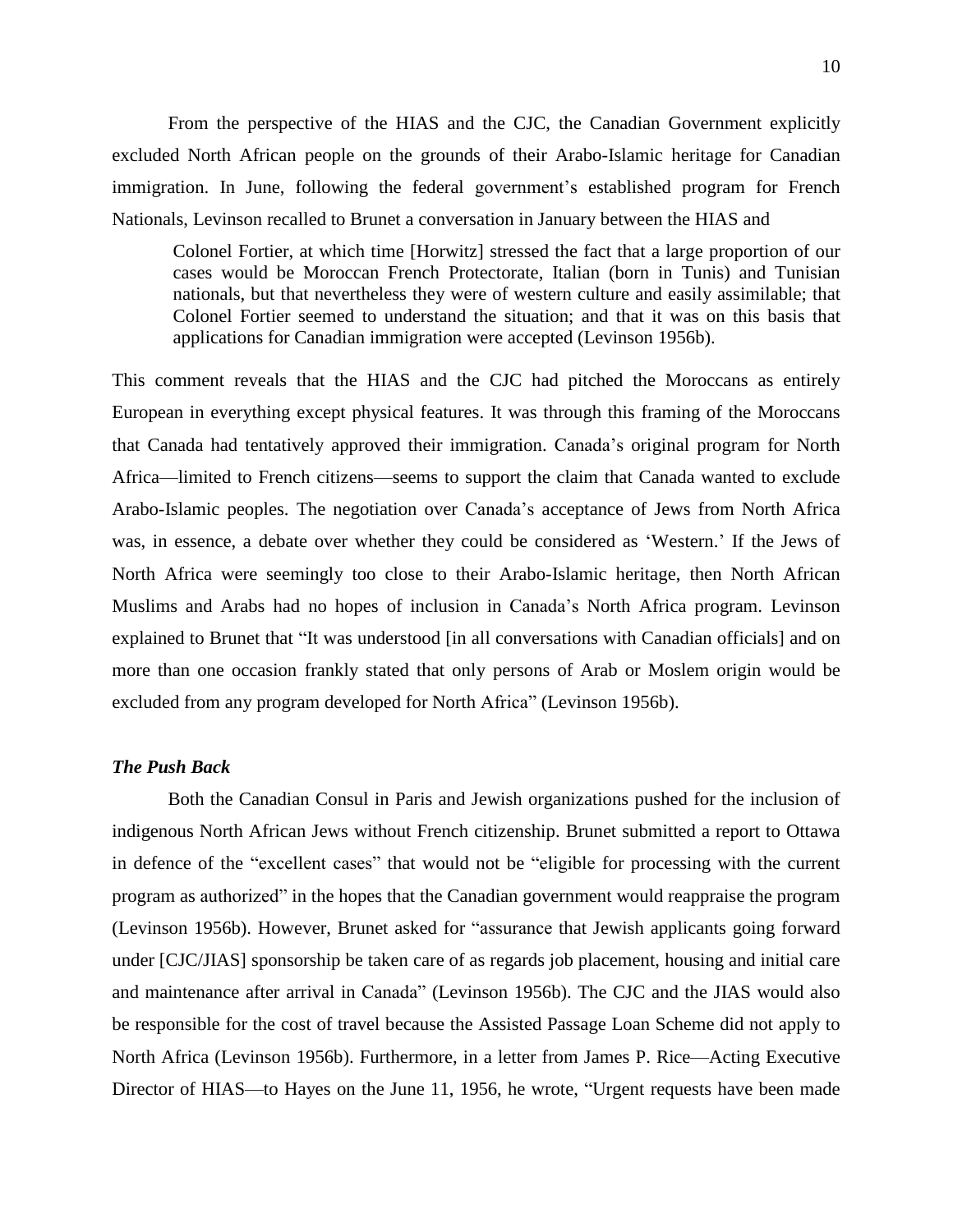for intervention with the Canadian Government […]. What is urgently required is that the Canadian Government broaden its definition of eligibility for this special project for residents in North Africa to include the large bulk of our applicants who are considered either Tunisian citizens or subjects of the Sultan of Morocco" (Rice 1956b).

Hayes eagerly probed Fortier over what could be done about the North African migrants without French passports. In a letter of August 13, 1956, Hayes explained that of all the applicants,

the largest number are the indigenous populations of Morocco and Tunisia of Jews whose history in this area goes back to the dim origins of history. Of this group our cooperating agency overseas is of course only interested, as I have explained to you before, in those with western cultural background, European training and skills could be useful in Canada. For those some procedure or examination will I am sure be worked out so that we can make a contribution to the solution of their problem both in the interest of humanity happily coinciding with Canada's interest in obtaining good immigrants (Hayes 1956).

Hayes' comments reveal the care Jewish organizations took to accentuate the claim that the potential Moroccan migrants were 'Westernized' and skilled. They were portrayed as useful Canadian material. Their ability to assimilate and work was the main push—in tandem with claims of oppression and political uncertainty. This was most explicitly demonstrated in Hayes' comment about "humanity happily coinciding with Canada's interest." Hayes also confirmed to Fortier that the JIAS "has definitely agreed to assist in the reception and integration of everyone who comes forward under this plan" (Hayes 1956).

# *Acceptance, Negotiations and Challenges*

On the August 17, 1956, Hayes received a letter from the President of the HIAS, Murray I. Gurfein. The mood was high, "I received a wonderful cable this morning from our people in Europe that the Canadian Government has notified M. Brunet to start processing our cases from Morocco through the Canadian Consul [in Paris]" (Gurfein 1956). He expressed his appreciation to Hayes for the "excellent job" he had done in regard to his interventions with the Canadian government (Gurfein 1956). The news travelled in an exuberant cable from Rice to JIAS Director Joe Kage:

MAZALTOV […] BRUNET […] RECEIVED INSTRUCTIONS PROCESS ALL JEWISH NORTH AFRICAN CASES IN MOROCCO TANGIERS TUNIS ALGERIA STOP SENDING DOSSIERS TO BRITISH CONSULATES STARTING TODAY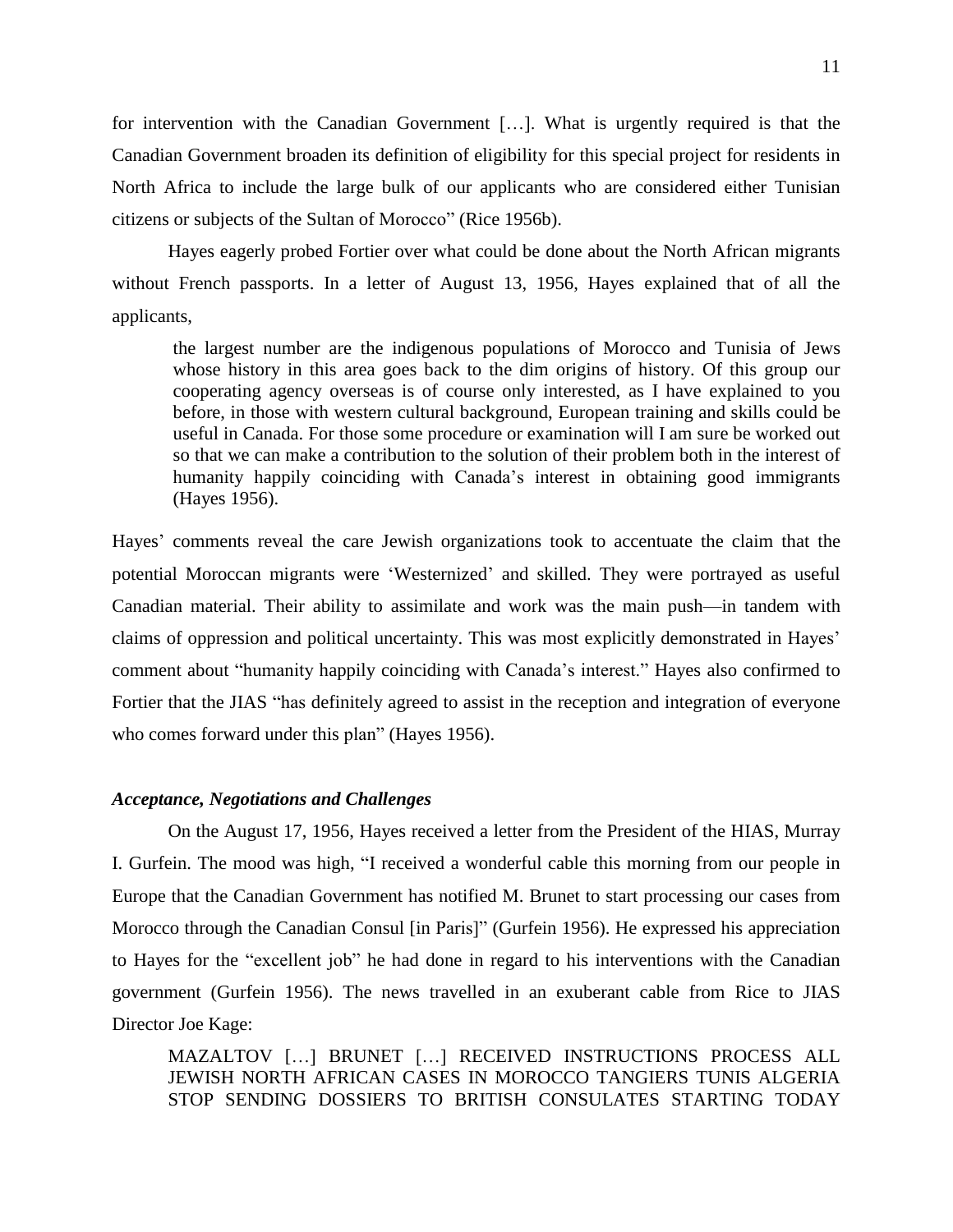# STOP NO NUMBER LIMITATION CONTAINED IN HIS INSTRUCTIONS (Gurfein 1956).

This favourable outcome was accredited to Hayes. Hayes' intervention with Fortier pushed the boundaries of the North Africa program to expand beyond French Nationals in order to include indigenous North African Jews.

By August 24, 1956, Rice received news from HIAS staff that Brunet "really meant business" (Goldsmith 1956). Brunet had "sent over 280 cases to British consulates" which covered roughly 720 persons (Goldsmith 1956). Following processing by the British consulates, "the medical results will come to Paris, as will the results of the British Consul's examination of the cases, after which Mr. Brunet's office will send to the British Consul the final decision about visa issuance" (Goldsmith 1956). Muslims and Arabs would, however, continue to be excluded from the Canadian program for North Africa. Brunet's instructions from Ottawa "only covered Jewish cases—non-Jews are still ineligible!!" (Goldsmith 1956).

Although the Assisted Passage Loan Scheme was not applied to North Africa, Horwtiz reported to Hayes that the "Inter-Governmental Committee for European Migration [ICEM] has agreed to help finance the movement of Jews from North Africa" (Horwitz 1956c). The ICEM was an organization responsible for resettling European displaced persons. The funds would be contributed by the United States Government, and as a result "no financial contribution will be asked from the Canadian Government" for the movement of North African Jews (Horwitz 1956c). However, Canadian officials, specifically D.M. Sloan—Chief of the Administration Division of the Department of Citizenship and Immigration—did not look at this offer favourably. Sloan emphasized that the immigrants from North Africa should "either be in a position to pay their own fare to Canada or will be coming to Canada on a sponsorship basis in which case the sponsor [i.e. the CJC] should be able to look after their transportation costs" (Sloan 1957). His comment has a snide tone that seemed to imply that the CJC—who originally took responsibility for the care of the immigrants and their transportation costs—was trying to evade its obligations. He also observed that the "Department considers that ICEM would be operating beyond its mandate if engaged in such operations" since it would be funding the transportation costs of the Jews from North Africa, rather than European migrants. In short, the Department of Citizenship and Immigration decided they "could not support an application from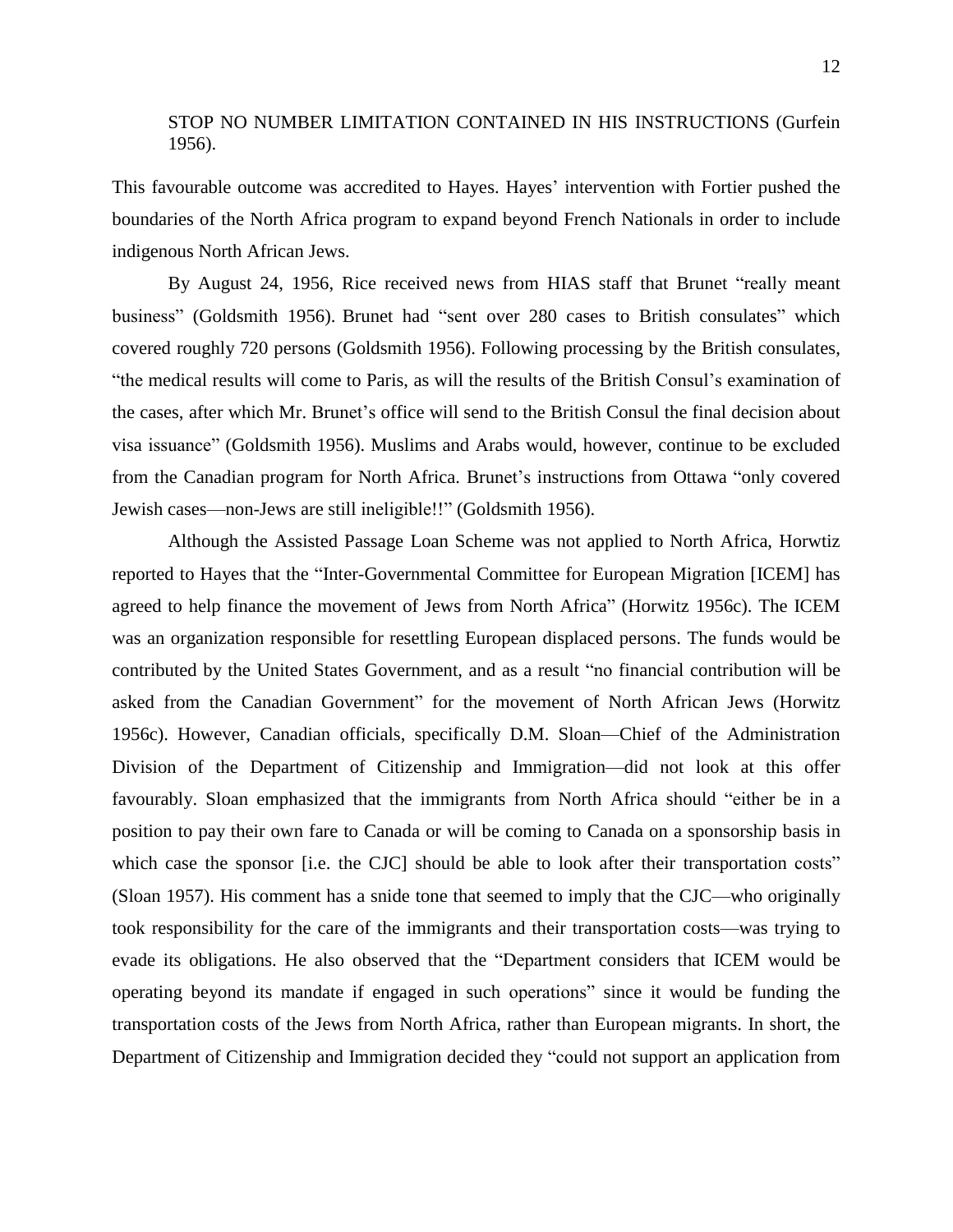the United HIAS for inclusion of the migrants in question under any revolving fund agreement with ICEM" (Sloan 1957).

"Cut-off dates" were also a point of negotiation between Canada's Jewish organizations and the Canadian Government. "Cut-off dates" refer to the restriction of immigration into Canada during the winter. Fortier stated that they were "an administrative device for gearing the immigrant movement as closely as possible to the Canadian economy" (Fortier 1958). He explained that "With our particular climate, there are bound to be seasonal fluctuations in employment [… and] it is considered that the dates decided upon in any given year reflect the latest possible time of the year when an immigrant can be advantageously absorbed into the labour market with a minimum of difficulty" (Fortier 1958). Hayes asked Fortier "to make an exception in the case of the North Africans by extending the cut-off date for arrival this year [1958]" (Fortier 1958). This request was initially refused unless the CJC and the JIAS were "prepared to take all responsibility for the care and maintenance of these people immediately from the date that they arrive in Canada until they become finally established" (Fortier 1958). While Kage and Hayes both considered Fortier's advice to respect the "cut-off dates," their concern about Morocco and Tunisia's joining of the Arab League led the CJC and the JIAS to assume responsibility for the incoming migrants (Kage 1958). Founded in 1945, the Arab League was a manifestation of Pan-Arabism and "promoted independence and unity of Arab states and opposition to a Jewish state" (Baïda 2011, 323). Morocco officially joined on October 1, 1958. On September 9, 1958, the JIAS "passed a resolution offering all its services for the North Africans from date of arrival in Canada until they become firmly established, which may not be until the spring of 1959" (Hayes 1958). Similarly, on September 21, 1958, the National Executive Committee of the Canadian Jewish Congress

formally resolved to offer its guarantee to the Department of Citizenship and Immigration, that with Jewish Immigrant Aid Services, it will assume all and full responsibility for the care and maintenance of arrivals of Jewish immigrants from North Africa, immediate from the date they arrive in Canada, until they become finally established, up to and including the period of the resumption of the regular immigration flow (Hayes 1958).

However, in late October and early November of 1958, Mr. Grant, the Canadian Immigration Officer in Paris, reevaluated the instructions from Ottawa regarding "Sherifan passports,"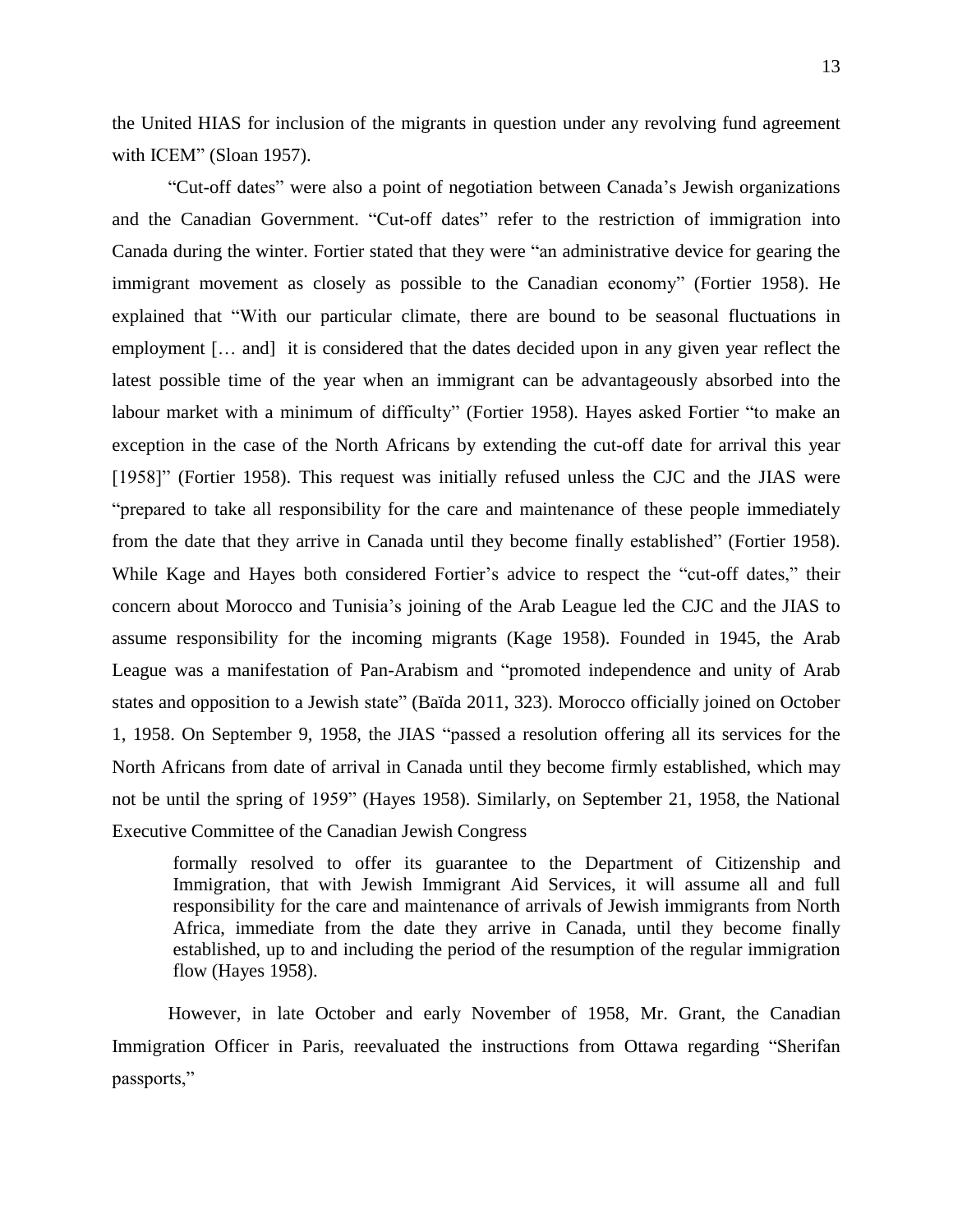Mr. Grant's point of view was that the original instructions from Ottawa were made for the benefit of Jews in North Africa who were in danger of persecution and were holders of the "old Cherifian passports." However, since our clients in North Africa are now issued with Moroccan national passports, they would no longer seem eligible under this Scheme as the original instructions explicitly excluded Tunisian and Moroccan nationals (Svarc 1959).

As a result, Grant suspended the processing of Moroccan and Tunisian nationals pending new instructions from Ottawa (Svarc 1959). Grant insisted he was unable to "process such cases on the basis of the instructions issued three years ago" (Svarc 1959). Despite claims by the HIAS that "'Empire Cherifien' and 'Royaume du Maroc' are one and the same thing,"—as well as the insistence that, in the past, "the Embassy's interpretation from the very beginning of the program that applicants holding Tunisian passports are also eligible"—Grant still refused to process any Moroccan or Tunisian applications (Svarc 1959).

Grant's position reflected a shift in Canadian immigration policy. The ACP lost the privileged power to select immigrants in 1958 (Kelley and Trebilcock 2010, 338). Kelley and Trebilcock highlight the tension that quickly arose between church groups and the Department of Citizenship and Immigration, namely, over the type of immigrant each group preferred. Kelley and Trebilcock extrapolate, "Religious groups often sought to promote the admission of unemployed, desperate people, whereas the department favoured skilled or unskilled labourers" (Kelley and Trebilcock 2010, 338). While the Jews of North Africa were presented as valuable workers, the impetus for their acceptance by the Immigration Department was persecution. Another point of strain in relations with the ACP was that "the volunteer agencies would often ask the Department of Citizenship and Immigration to move a candidate to the top of the list, despite a substantial backlog of applicants. The privileges granted by the department to the churches under the ACP required the department to comply" (Kelley and Trebilcock 2010, 338). This was also clearly the case in the lobbying efforts of the CJC.

The Jewish organizations were particularly worried about Grant's decision to halt processing. Harold Trobe—Director of the HIAS—expressed his concern in a letter to Hayes and Kage on November 13, 1959. He wrote, "the outlook is not bright for the Jews of Morocco. During the past few months there seems to have been a speed up in the processes of 'Arabization'" (Trobe 1959a). For instance, Morocco decided to adopt Arabic instead of French in the education system (Semi 2010, 14). Trobe also expressed concern over employment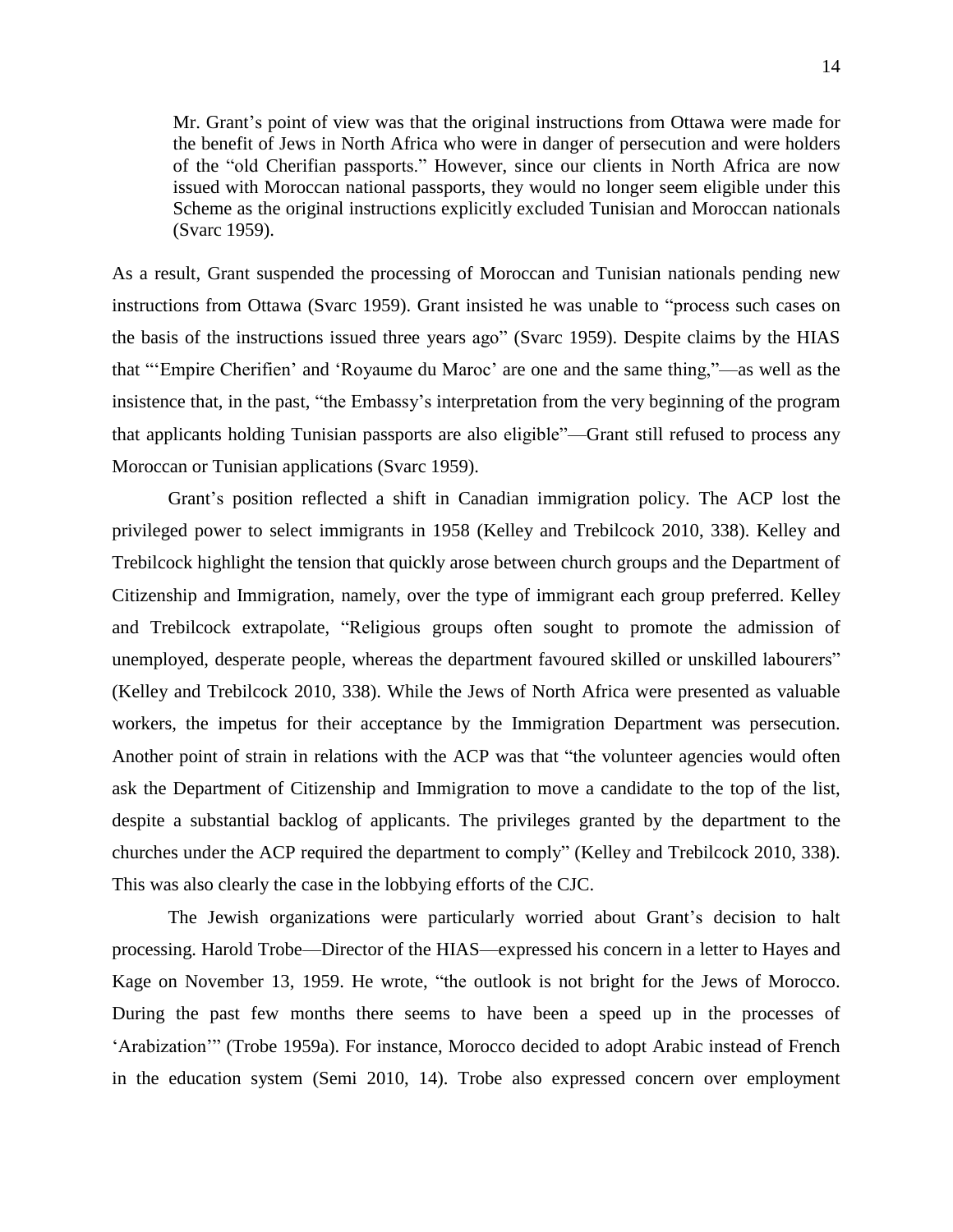opportunities for Jews in Morocco, "it is generally believed, for example, that instructions have been issued to all departments of the government not to employ any more Jews" (Trobe 1959a). Moreover, he noted that the end of the International Zone of Tangier and Tangier's reintegration into Morocco will

result in drastic reductions in the staffs of the banks there, and very likely many of them will eventually close. Since most of the white collar employees of these banks are Jews, hundreds of Jewish families will lose their source of livelihood as a result of this change. As far as one can tell there does not appear to be other employment available for them, nor will there be in the foreseeable future (Trobe 1959a).

According to Trobe, the halting of the program for North Africa would be a "catastrophe" given the increasingly difficult situation in Morocco (Trobe 1959a).

In another letter from Trobe to Hayes and Kage on December 11, 1959, he conveyed the increased demand for Moroccan immigration to Canada as well as the urgency of these requests. During the week of December 7, 1959, the HIAS received "15 new requests for help in obtaining Canadian immigration visas on behalf of 55 individuals" (Trobe 1959b). In the six prior weeks, Trobe reported "a total of 54 inquiries on behalf of 189 persons, plus 25 inquiries where the family composition was not mentioned" (Trobe 1959b). Further, Moroccan applicants had presented themselves in person in France in order to try and speed up the processing of their applications. Their decision to await their visas in France could also be explained by the fear that exit permits to leave Morocco "will be needed after December 31st and many fear that after that date they will be able to leave the country only after sacrificing all assets" (Trobe 1959b). Trobe expressed his concern that the "situation in Morocco is deteriorating from day to day," and that "the Jewish population is seeing the 'Handwriting on the Wall'" (Trobe 1959b).

The sense of urgency from Moroccan Jews wishing to emigrate was evident in their letters to the HIAS. For instance, one letter emphasized the feeling of danger for Jews in Morocco, "notre situation ici est très précaire, surtout pour nous les jeunes" (Trobe 1959c). This sentiment was reiterated elsewhere: "Je pense que vous êtes certainement au courant des circonstances nouvelles qui se sont créées et qui s'aggravent de jour en jour dans ce pays […]. En résumé la situation est devenue telle que j'ai pris, après mure réflexion, la décision formelle d'émigrer et de partir le plus tôt possible" (Trobe 1959c). Other letters emphasized the fear of needing an exit visa, "Le bruit court ici que des visas de sortie seront nécessaires bientôt, alors nous nous sentirons comme prisonnier. Nous comptons sur vous pour nous sortir de là" (Trobe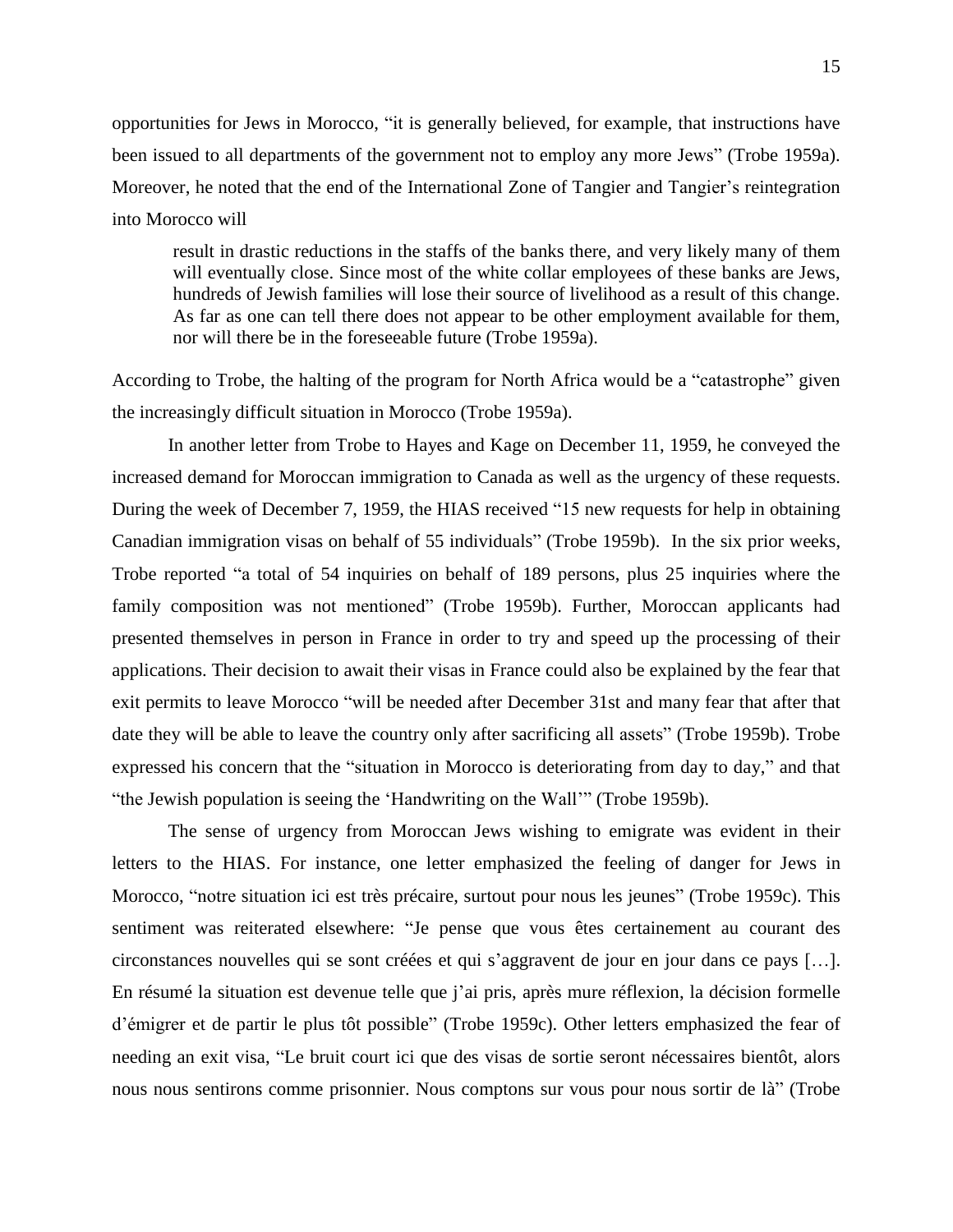1959c). There was also concern over the ability to find work, "le travail devient rares" (Trobe 1959c). Full citizenship to Jews, granted by a now independent Morocco, was what ultimately halted the access of Moroccan Jews to Canada. The fear of Jewish persecution was seen as unfounded by Canadian authorities. Moreover, it is also possible that Jews' perceived acceptance by Morocco made them too close to an Arab-Islamic heritage for Canada's liking.

The North Africa program that allowed the CJC and the JIAS to sponsor Jewish immigrants finally drew to an official close on May 6, 1960, in a letter from Ellen L. Fairclough, Minister of Citizenship and Immigration, to Hayes. Fairclough explained that the CJC's sponsorship of Jewish immigrants from Morocco and Tunisia was accepted as an exception to Immigration Regulations due to the understanding that "Jewish resident of these countries were in a most difficult position and faced persecution" (Fairclough 1960). However, Fairclough insisted that this was no longer the case: "At the present time there is no evidence that Jewish residents of these countries are persecuted or subjected to discriminatory treatment" (Fairclough 1960). She dismissed fears associated with 'arabization': "While the process of 'arabization' to which you and Mr. Kage referred is no doubt repugnant to people of Jewish origin, this in itself does not justify large-scale movements of unsponsored immigrants outside the Immigration Act and Regulations" (Fairclough 1960). As a concession, Fairclough offered to make a "special provision for the admission of immigrants from Morocco and Tunisia where they have close relatives in Canada able and willing to sponsor them" (Fairclough 1960). Fairclough made it clear that if Moroccan and Tunisian migrants were sponsored by close relatives, "It will not be necessary for the Canadian Jewish Congress or Jewish Immigrant Aid Society to accept responsibility." The sponsorship of North African Jews by Canadian Jewish organizations ended in 1960.

#### *Conclusion*

The effort by the HIAS, the CJC and the JIAS, with the help of key government officials, namely Fortier and Brunet, created a moment of opportunity for otherwise unsponsored Jewish North Africans to immigrate to Canada. This opportunity was carved out through a lobbying initiative that sought to represent Moroccans as oppressed due to their Judaism but also as Westernized Francophones who would make good Canadian labourers. While the program for North Africa originally only applied to French Nationals, pressure from the Canadian Jewish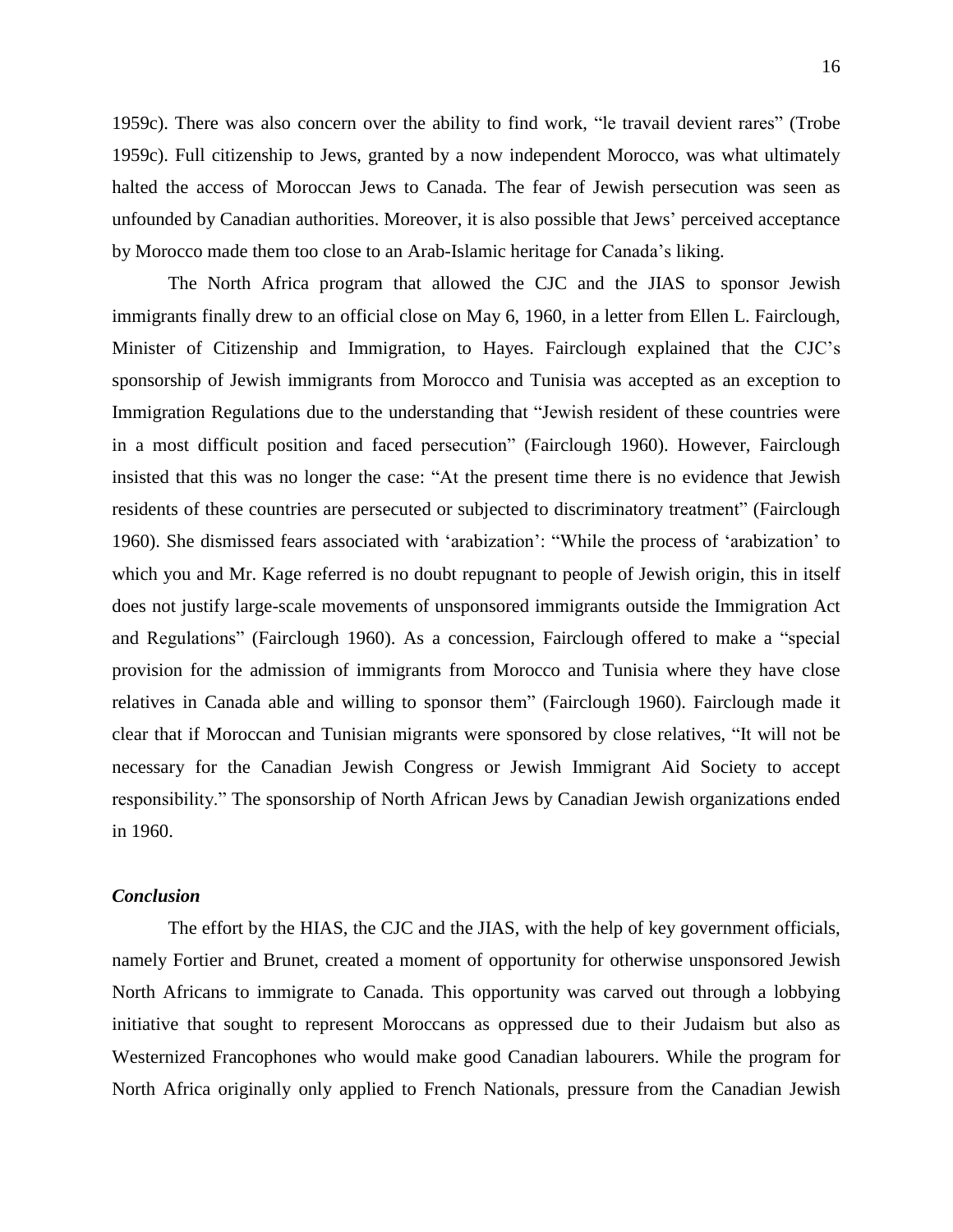community opened it up to indigenous Moroccan and Tunisian Jews. Their acceptance was based on their perceived Western identity and the labour they would bring to the Canadian economy. Despite the insistence by Jewish organizations that Moroccans were essentially European, how did Moroccan Jews see themselves? Were they as 'Western' as Canada hoped they would be? Did the immigrants feel connected to their Arabic and to their Islamic heritage? What is clear is that Canadian Jewish organizations, and subsequently some Canadian officials, had a fear that Jews in North Africa in the late 1950s would suffer oppression and persecution. Moreover, they saw Moroccan Jews as Europeanized as a result of their experiences under the French Protectorate. This portrayal of, and these beliefs about, North African Jewish immigrants by the preexisting Jewish community would have to contend with the ideas, beliefs, and understandings of the new arrivals themselves.

#### Works Cited

# **Archival Material**

- Fairclough, Ellen L. Letter to Saul Hayes. 6 May 1960. CJC, Box 69, Folder North African emigration 1960-1966 616 Canadian Jewish Congress Collection. Alex Dworkin Canadian Jewish Archives, Montreal, Quebec, Canada.
- Fortier, Laval. Letter to Saul Hayes. 30 December 1955. CJC, Box 69, Folder North African Emigration Nov.-Dec. 1955 616. Canadian Jewish Congress Collection. Alex Dworkin Canadian Jewish Archives, Montreal, Quebec, Canada.
- Fortier, Laval. Letter to Saul Hayes. 28 July 1958. CJC, Box 69, Folder North African emigration 1958-1959 616. Canadian Jewish Congress Collection. Alex Dworkin Canadian Jewish Archives, Montreal, Quebec, Canada.
- Goldsmith, Jean. Letter to James P. Rice. 24 August 1956. CJC, Box 69, Folder North African emigration Jan.-Aug. 1956 616. Canadian Jewish Congress Collection. Alex Dworkin Canadian Jewish Archives, Montreal, Quebec, Canada.
- Gurfein, Murray I. Letter to Saul Hayes. 17 August 1956. CJC, Box 69, Folder North African emigration Jan.-Aug. 1956 616. Canadian Jewish Congress Collection. Alex Dworkin Canadian Jewish Archives, Montreal, Quebec, Canada.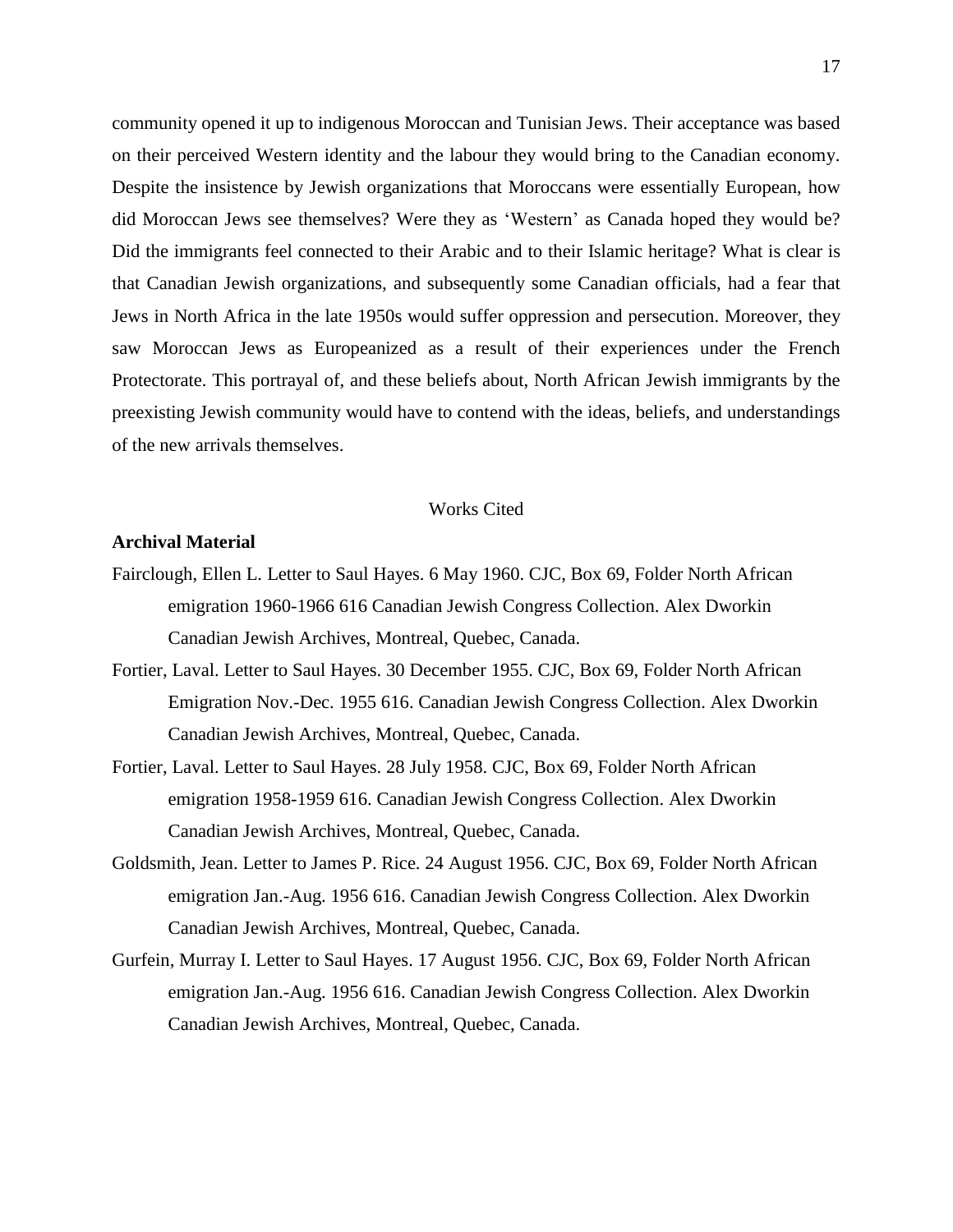- Hayes, Saul. Letter to Louis D. Horwitz, 24 November 1955a. CJC, Box 69, Folder North African Emigration Nov.-Dec. 1955 616. Canadian Jewish Congress Collection. Alex Dworkin Canadian Jewish Archives, Montreal, Quebec, Canada.
- Hayes, Saul. Letter to Laval Fortier. 29 December 1955b. CJC, Box 69, Folder North African Emigration Nov.-Dec. 1955 616. Canadian Jewish Congress Collection. Alex Dworkin Canadian Jewish Archives, Montreal, Quebec, Canada.
- Hayes, Saul. Letter to Laval Fortier. 13 August 1956. CJC, Box 69, Folder North African emigration Jan.-Aug. 1956 616. Canadian Jewish Congress Collection. Alex Dworkin Canadian Jewish Archives, Montreal, Quebec, Canada.
- Hayes, Saul. Letter to Laval Fortier. 9 October 1958. CJC, Box 69, Folder North African emigration 1958-1959 616. Canadian Jewish Congress Collection. Alex Dworkin Canadian Jewish Archives, Montreal, Quebec, Canada.
- Horwitz, Louis D. Letter to Saul Hayes. 8 November 1955. CJC, Box 69, Folder North African Emigration Nov.-Dec. 1955 616. Canadian Jewish Congress Collection. Alex Dworkin Canadian Jewish Archives, Montreal, Quebec, Canada.
- Horwitz, Louis D. Letter to James P. Rice. 22 March 1956a. CJC, Box 69, Folder North African emigration Jan.-Aug. 1956 616. Canadian Jewish Congress Collection. Alex Dworkin Canadian Jewish Archives, Montreal, Quebec, Canada.
- Horwitz, Louis D. Letter to James P. Rice. 4 May 1956b. CJC, Box 69, Folder North African emigration Jan.-Aug. 1956 616. Canadian Jewish Congress Collection. Alex Dworkin Canadian Jewish Archives, Montreal, Quebec, Canada.
- Horwitz, Louis D. Letter to Saul Hayes. 26 October 1956c. CJC, Box 69, Folder North African emigration Oct. 1956-Oct. 1957 616. Canadian Jewish Congress Collection. Alex Dworkin Canadian Jewish Archives, Montreal, Quebec, Canada.
- JIAS News. August 1959. Vol. 6, No. 6. 3.Vols. 3-6. 1956-1959. Alex Dworkin Canadian Jewish Archives, Montreal, Quebec, Canada.
- Kage, Joe. Letter to Saul Hayes. 9 September 1958. CJC, Box 69, Folder North African emigration 1958-1959 616. Canadian Jewish Congress Collection. Alex Dworkin Canadian Jewish Archives, Montreal, Quebec, Canada.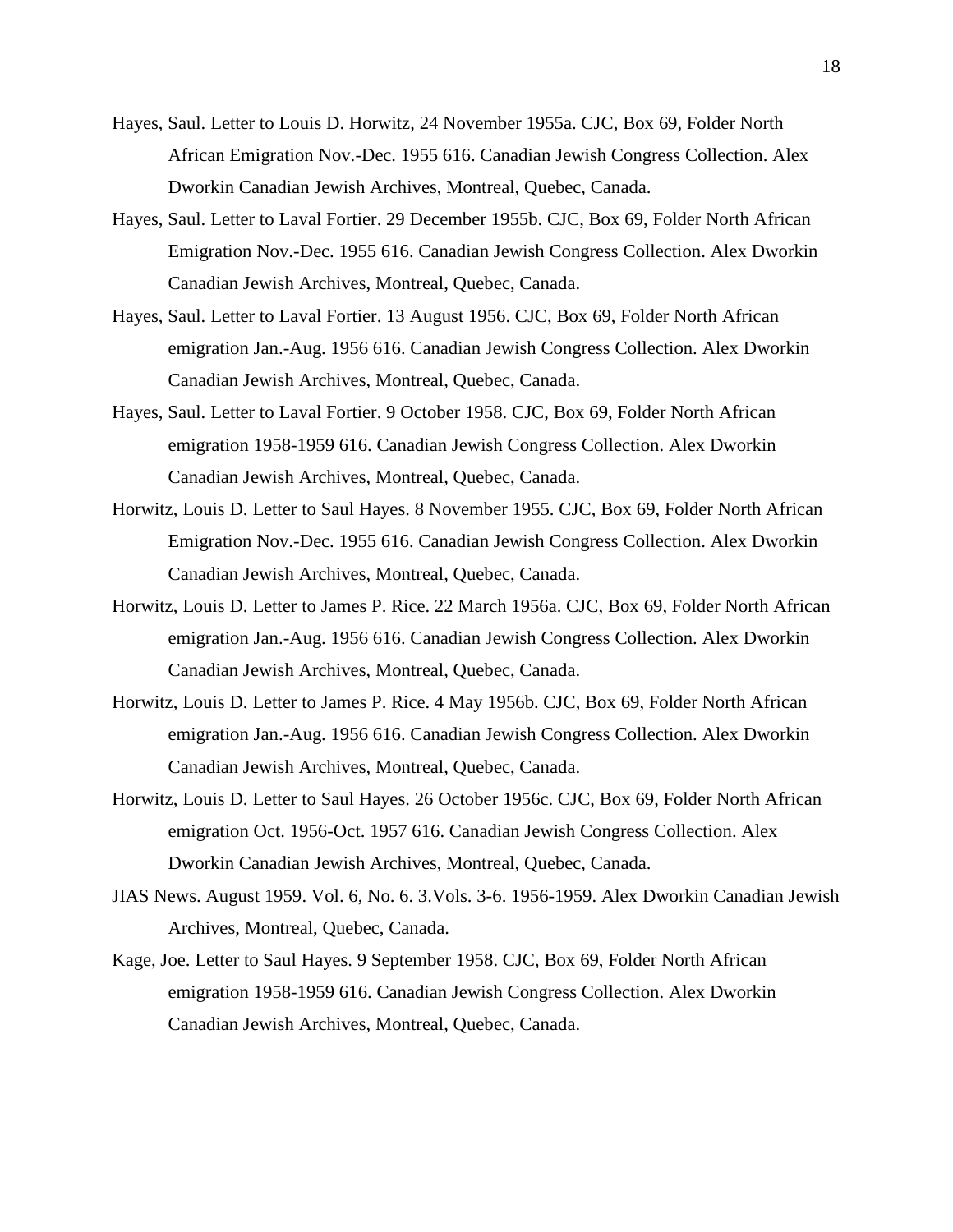- Levinson, Lottie. Letter to Louis D. Horwitz. 27 January 1956a. CJC, Box 69, Folder North African emigration Jan.-Aug. 1956 616. Canadian Jewish Congress Collection. Alex Dworkin Canadian Jewish Archives, Montreal, Quebec, Canada.
- Levinson, Lottie. Letter to Louis D. Horwitz. 1 June 1956b. CJC, Box 69, Folder North African emigration Jan.-Aug. 1956 616. Canadian Jewish Congress Collection. Alex Dworkin Canadian Jewish Archives, Montreal, Quebec, Canada.
- Rice, James P. Letter to Louis D. Horwitz. 8 May 1956a. CJC, Box 69, Folder North African emigration Jan.-Aug. 1956 616. Canadian Jewish Congress Collection. Alex Dworkin Canadian Jewish Archives, Montreal, Quebec, Canada.
- Rice, James P. Letter to Saul Hayes. 11 June 1956b. CJC, Box 69, Folder North African emigration Jan.-Aug. 1956 616. Canadian Jewish Congress Collection. Alex Dworkin Canadian Jewish Archives, Montreal, Quebec, Canada.
- Sloan, D.M. Letter to Saul Hayes. 1 April 1957. CJC, Box 69, Folder North African emigration Oct. 1956-Oct. 1957 616. Canadian Jewish Congress Collection. Alex Dworkin Canadian Jewish Archives, Montreal, Quebec, Canada.
- Smith, C.E.S. Letter to Saul Hayes. 29 November 1955. CJC, Box 69, Folder North African Emigration Nov.-Dec. 1955 616. Canadian Jewish Congress Collection. Alex Dworkin Canadian Jewish Archives, Montreal, Quebec, Canada.
- Svarc, Ivor. Letter to Harold Trobe. 3 November 1959. CJC, Box 69, Folder North African emigration 1958-1959 616. Canadian Jewish Congress Collection. Alex Dworkin Canadian Jewish Archives, Montreal, Quebec, Canada.
- Trobe, Harold. Letter to Saul Hayes and Joe Kage. 13 November 1959a. CJC, Box 69, Folder North African emigration 1958-1959 616. Canadian Jewish Congress Collection. Alex Dworkin Canadian Jewish Archives, Montreal, Quebec, Canada.
- Trobe, Harold. Letter to Saul Hayes and Joe Kage. 11 December 1959b. CJC, Box 69, Folder North African emigration 1958-1959 616. Canadian Jewish Congress Collection. Alex Dworkin Canadian Jewish Archives, Montreal, Quebec, Canada.
- Trobe, Harold. Letter to Saul Hayes. 15 December 1959c. CJC, Box 69, Folder North African emigration 1958-1959 616. Canadian Jewish Congress Collection. Alex Dworkin Canadian Jewish Archives, Montreal, Quebec, Canada.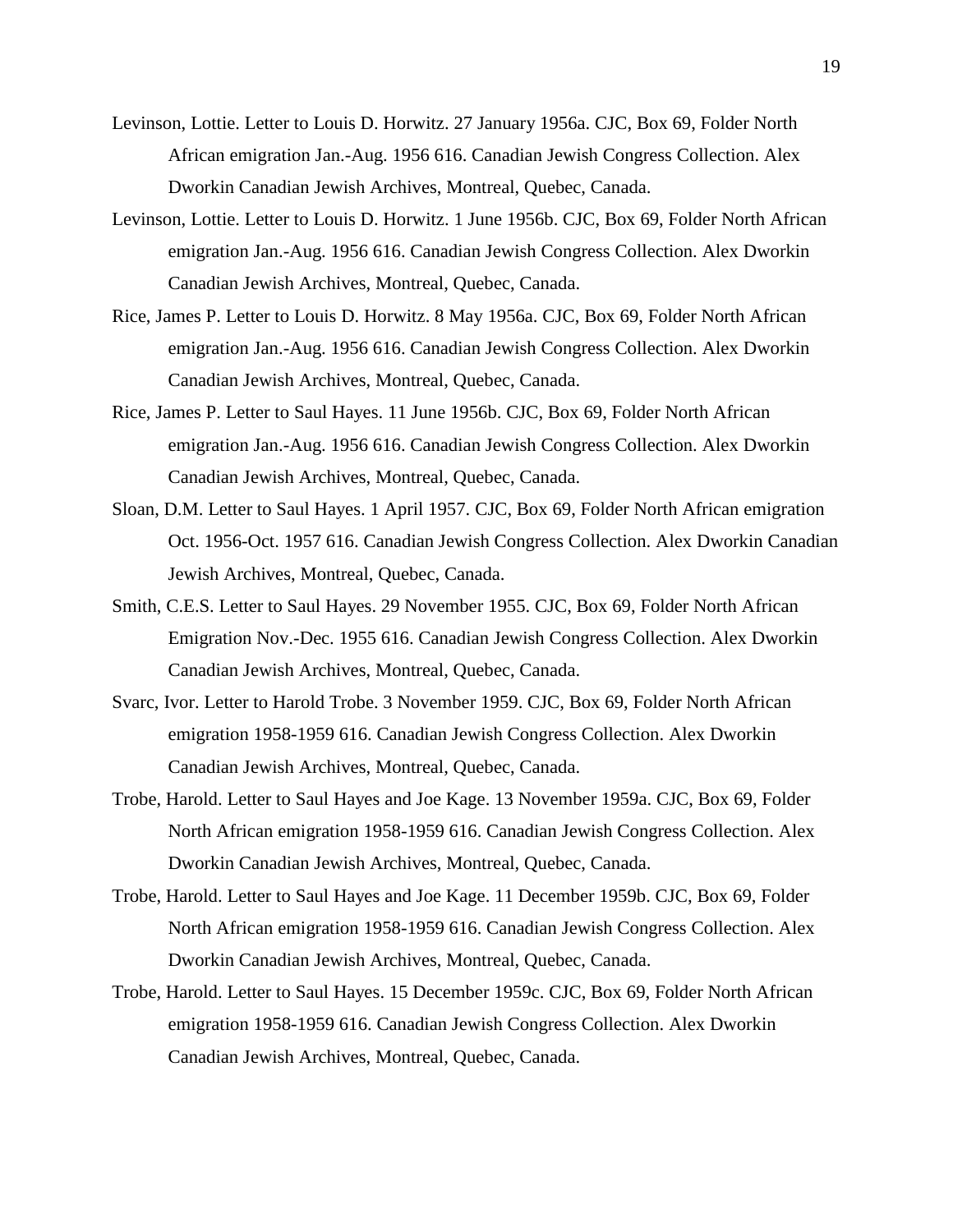#### **Secondary Sources**

- Baïda, Jamaâ. "The Emigration of Moroccan Jews, 1948–1956," in *Jewish Culture and Society in North Africa,* eds, Emily Benichou Gottreich and Daniel J. Schroeter. Bloomington: Indiana University Press, 2011.
- Berdugo, Marie, Yolande Cohen, and Joseph Josy Lévy. *Juifs Marocains À Montréal: Témoignages D'une Immigration Moderne.* Montréal: Vlb Editeur, 1987.
- Butovsky, Mervin, and Ira Robinson. *Renewing Our Days: Montreal Jews in the Twentieth Century*. Dossier Québec Series. Montreal: Véhicule Press, 1995.
- "Canadian Jewish Congress." *Juifs D'ici.* Accessed 17 April 2019. [https://www.juifsdici.ca/en/canadian-jewish-congress/.](https://www.juifsdici.ca/en/canadian-jewish-congress/)
- "Canadian Jewish Congress: Over Ninety Years of Advocacy." *CJC.* Through *The Wayback Machine.* Accessed 17 April 2019. [https://web.archive.org/web/20110720045227/http://www.cjc.ca/.](https://web.archive.org/web/20110720045227/http:/www.cjc.ca/)
- Cohen, Yolande, ed. *Les Sépharades Du Québec: Parcours D'éxils Nord-Africains.* Montréal: Del Busso Éditeur, 2017.
- Dalit, Atrakchi. "The Moroccan Nationalist Movement and its Attitude toward Jews and Zionism," in *The Divergence of Judaism and Islam: Interdependence, Modernity, and Political Turmoil,* eds, Michael M. Laskier and Yaacov Lev. Gainesville: University Press of Florida, 2011.
- Elbaz, André E. *Séphardim D'hier Et De Demain: Trois Autobiographies D'immigrants Juifs Marocains Au Canada*. Hull, Québec: Musée Canadien Des Civilisations, Musées Nationaux Du Canada, 1988.
- "Jewish Immigrant Aid Services of Canada (JIAS)." *Jewish Virtual Library, A Project of AICE. A*ccessed 17 April 2019. [https://www.jewishvirtuallibrary.org/jewish-immigrant-aid](https://www.jewishvirtuallibrary.org/jewish-immigrant-aid-services-of-canada-jias)[services-of-canada-jias](https://www.jewishvirtuallibrary.org/jewish-immigrant-aid-services-of-canada-jias)
- Kelley, Ninette, and Michael J Trebilcock. *The Making of the Mosaic: A History of Canadian Immigration Policy.* 2nd ed. Toronto: University of Toronto Press, 2010.
- Knowles, Valerie. *Strangers at Our Gates: Canadian Immigration and Immigration Policy, 1540-2006*. Toronto: Dundurn, 2007.
- Pinsky, Marian. "Saul Hayes Canadian Jewish Congress." *Museum of Jewish Montreal. A*ccessed 17 April 2019. <http://imjm.ca/location/2328>